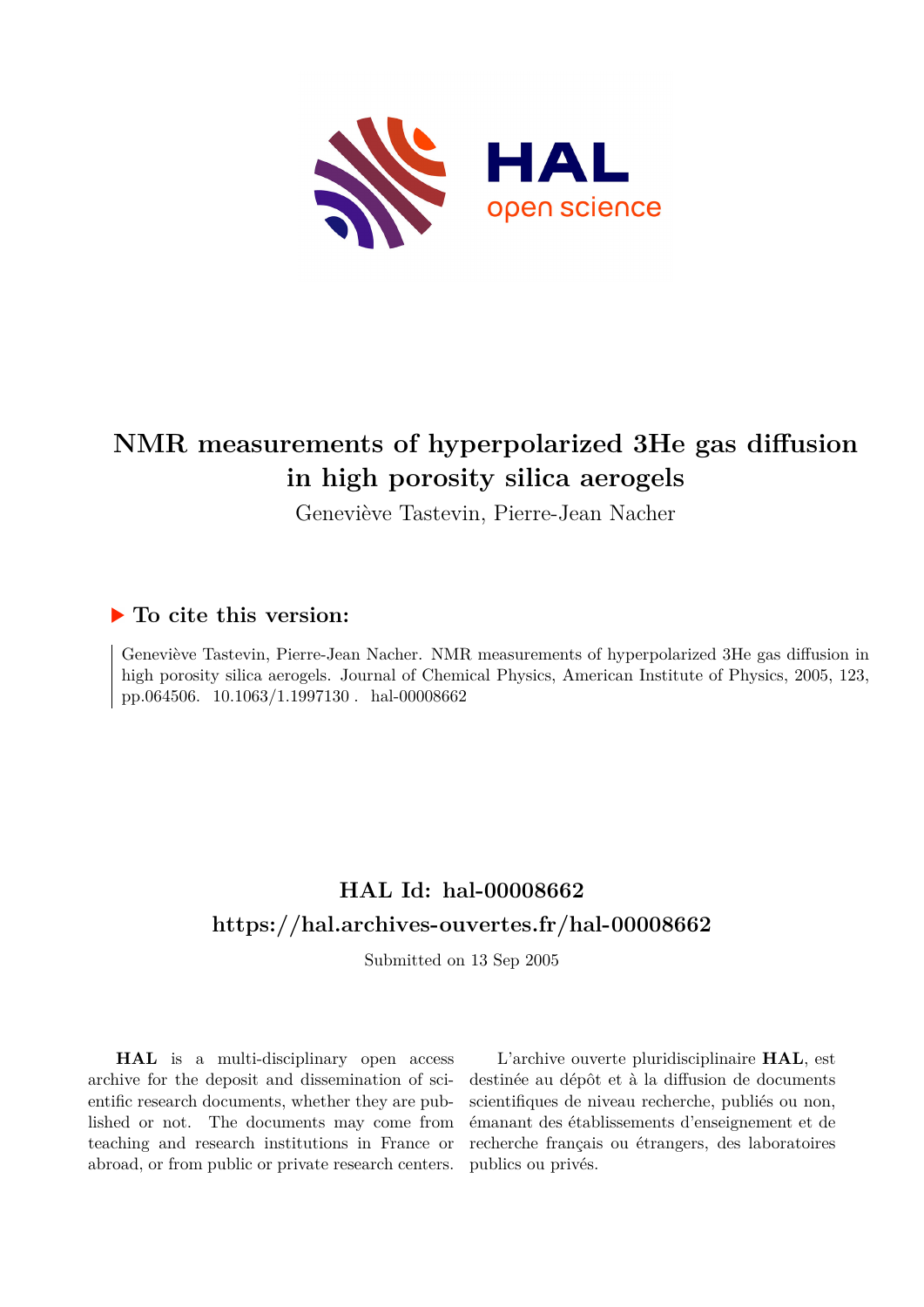# ccsd-00008662, version 1 - 13 Sep 2005 ccsd-00008662, version 1 - 13 Sep 2005

## NMR measurements of hyperpolarized <sup>3</sup>He gas diffusion in high porosity silica aerogels

Geneviève Tastevin<sup>\*</sup> and Pierre-Jean Nacher<sup>†</sup>

Laboratoire Kastler Brossel, 24 rue Lhomond, 75231 Paris Cedex 05, France ‡

(Dated: September 13, 2005)

Hyperpolarized <sup>3</sup>He is used to nondestructively probe by NMR the structure of custom-made and commercial silica aerogels (97% and 98.5% porous). Large spin-echo signals are obtained at room temperature and very low magnetic field (2 mT) even with small amounts of gas. Attenuation induced by applied field gradients results from the combined effects of gas diffusion and confinement by the porous medium on atomic motion. Nitrogen is used as a buffer gas to reach equivalent <sup>3</sup>He pressures ranging from 5 mbars to 3.5 bars. The observed pressure dependence suggests a non-uniform structure of the aerogels on length scales up to tens of micrometers. A description by broad phenomenological distributions of mean free paths is proposed, and quantitatively discussed by comparison to numerical calculations. The investigated aerogel samples exhibit different effective diffusion characteristics despite comparable nominal porosities.

Keywords: Silica aerogel; spin diffusion; hyperpolarized helium; low field NMR.

Article published in the Journal of Chemical Physics. Reference : J. Chem. Phys. 123, 064506 (2005)

### I. INTRODUCTION

Silica aerogels are highly porous solids obtained by solgel process [\[1\]](#page-18-0). Their very open structure consists of a delicate, highly ramified backbone network of randomly interconnected thin silica strands, formed by aggregation of small silica clusters [\[2, 3\]](#page-18-0). Mechanically robust, they exhibit very low densities, thermal conductivities, dielectric constants and sound velocities, as well as poor chemical reactivity and large specific areas. Despite high synthesizing costs and difficulties, they have been commercially produced for civil and military use and they have found applications in thermal insulation, manufacture of materials and coatings, catalysis, gas storage and filtering, Cerenkov radiation detection, etc. In science, their unique properties make them attractive for cuttingedge studies in optics, acoustics, chemical physics, lowtemperature physics, nuclear physics, space investigations, laser tests, microelectronics, electrical engineering, life sciences and bioengineering [\[1](#page-18-0), [4](#page-18-0), [5\]](#page-18-0). The density and microstructure of the aerogels can be precisely controlled by adjusting the growth chemistry [\[4](#page-18-0), [6, 7, 8](#page-18-0)]. This makes them particularly suited for a variety of investigations on bulk, film or layer systems in weakly confined random geometries.

Considerable effort has been devoted to the study of phase transitions in aerogel [\[9](#page-18-0), [10, 11](#page-18-0), [12\]](#page-18-0), in particular with helium at low temperature to probe statistical and quantum effects[[10, 12](#page-18-0), [13](#page-18-0)]. The silica network provides a structural disorder background to the fluid where it is imbedded, but occupies only a very small fraction of the sample volume. Recently, extremely high (up to 99.5%) porosity aerogels have been used to study impurity scattering effects on unconventional pairing states in superfluid <sup>3</sup>He[[14, 15](#page-18-0)] and changes of critical exponents in superfluid <sup>4</sup>He [\[16](#page-18-0)]. Strong modifications of the phase diagram occur when the correlation length of the order parameter in the fluid becomes comparable to that of aerogel. The microstructure of the samples used in the experiments must hence be characterized at the appropriate length scales, that range from nanometers (15–80 nm in superfluid  ${}^{3}$ He [\[17](#page-18-0)], 3–100 nm in superfluid  ${}^{4}$ He [\[16](#page-18-0), [18](#page-18-0)]) to tens of microns (mean free path, mfp, of unpaired <sup>3</sup>He quasiparticles at low pressure and temperature[[12\]](#page-18-0)).

In contrast with Vycor glass or porous gold, for instance, there is no single or dominant length scale to characterize the distribution of pores and silica in aerogel. Aerogel is known to be fractal at very small scales, a feature revealed both by small angle scattering (SAS) measurements with x rays or neutrons, and computer simulations of the growth process [\[2](#page-18-0), [19, 20\]](#page-18-0). Self-similar structures range over correlation length scales from a few nanometers to hundreds of nanometers (depending on catalysis conditions and kinetics of the gelation process) , above which the medium appears to be fairly homogeneous. Actual homogeneity at microscopic level, and relevance of a description solely based on the fractal dimension and one correlation length parameter, are key issues for the interpretation of all physical measurements[[12\]](#page-18-0), acutely debated in the case of superfluid <sup>3</sup>He and <sup>4</sup>He in aerogel [\[15](#page-18-0), [21\]](#page-18-0). Discrepancies between experimental results are common and, most generally, tentatively attributed to unknown sample-to-sample microscopic variations (due to growth conditions, or insufficient characterization[[12\]](#page-18-0)). In addition, meso- or macroscopic inhomogeneities may develop during sample preparation,

<sup>∗</sup>Electronic address: [genevieve.tastevin@lkb.ens.fr](mailto:genevieve.tastevin@lkb.ens.fr)

<sup>†</sup>Electronic address: [pierre-jean.nacher@lkb.ens.fr](mailto:pierre-jean.nacher@lkb.ens.fr)

<sup>‡</sup>Research unit of the Ecole Normale Superieure, and of the Pierre et Marie Curie University (Paris 6), associated to the Centre National de la Recherche Scientifique (UMR 8552).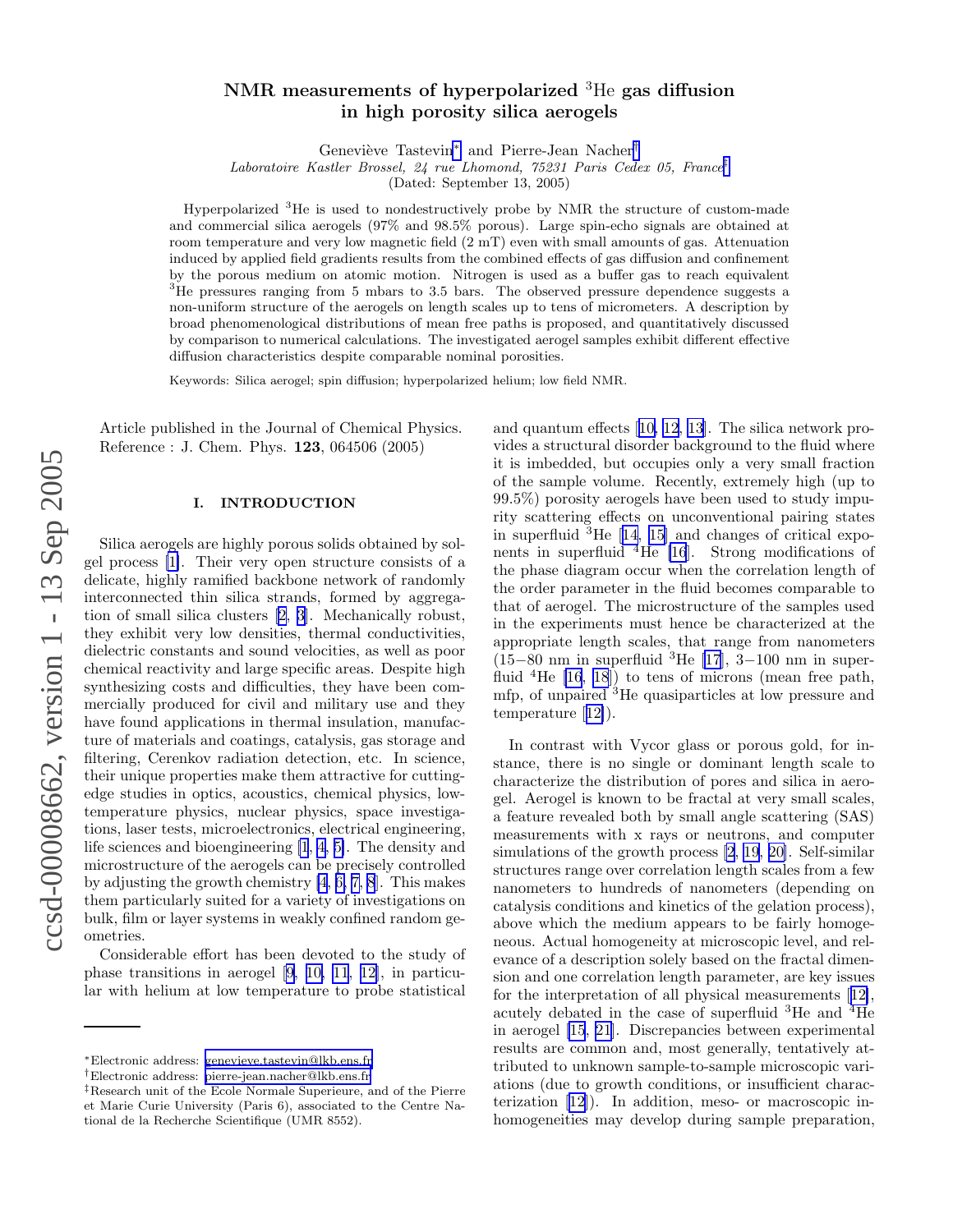mounting, or use at low temperature (due to mechanical or thermal stress[[22\]](#page-18-0)). Unfortunately, conventional techniques such as mercury intrusion porometry, thermoporometry, or nitrogen adsorption/desorption, are not suitable to characterize the aerogel pore structure accurately [\[23](#page-18-0)].

Nuclear magnetic resonance (NMR) is an established noninvasive technique to characterize porous media on a microscopic scale [\[24](#page-18-0), [25\]](#page-18-0). Gas probes are of particular interest, because they can easily penetrate the porous matrix and exhibit fast diffusion rates that are conveniently varied over a wide range of values by pressure control. Compared to other inert species, <sup>3</sup>He may be considered as an ideal candidate probe for diffusion measurements: this spin-1/2 atom has long intrinsic relaxation times, and a resonance frequency fairly insensitive to most changes of its local environment[[26, 27\]](#page-18-0). Suitable sensitivity is usually achieved using both high pressure and high magnetic field [\[27, 28](#page-18-0)] to compensate for the low density of the gas. With laser optical pumping techniques, high nuclear polarizations (hyperpolarizations) can be achieved independently of the magnetic field strength, and very high magnetization densities are obtained even at low pressures. Submillimetric imaging and diffusion measurements of hyperpolarized gases in free or confined spaces have been demonstrated both at high and low magnetic field [\[29](#page-18-0), [30, 31](#page-18-0), [32\]](#page-18-0), and used for various purposes including in vivo characterization of the lung alveolar airspaces for medical applications [[33, 34](#page-18-0), [35](#page-18-0), [36\]](#page-18-0). In the present work, we use hyperpolarized <sup>3</sup>He NMR to non-destructively probe the void spaces in high porosity silica aerogels identical to those used in most low-temperature experiments. With probe gas mfp's ranging from a fraction of micrometer to a few tens of micrometers when pressure is varied, this technique yields a unique type of information on the structure of these materials.

We had previously performed preliminary measurements on aerogel samples to test the feasibility of room temperature NMR investigations [\[37](#page-18-0), [38](#page-18-0), [39\]](#page-18-0). They suggested a non-uniform distribution of density of silica strands in this system, in contrast, for instance, with the single quasiparticle mfp value obtained by spin diffusion measurements in  ${}^{3}$ He- ${}^{4}$ He dilute solutions [\[40](#page-18-0)]. We have now undertaken a more extended investigation to confirm this result, using an improved experimental setup. In this article, we report on a systematic study over a broader range of gas pressures that has been carried out to probe several samples of custom-made and commercially produced aerogels. Our former conclusions[[38, 39](#page-18-0)] are confirmed. We show that all aerogels exhibit the same qualitative behavior, characterized by a pressure dependence of the gas diffusion coefficient that excludes a description of the aerogel by a single characteristic length. Significant differences are observed between the various samples, that do not correlate with the specified aerogel porosities and may rather be associated to differences in growth conditions. We also propose a phenomenologi-

2

cal description of gas diffusion in aerogel based on broad power-law distributions of mfp's. Their main features are quantitatively derived from the NMR data analysis, and discussed on the basis of computer calculations.

### II. EXPERIMENT

### A. Aerogel samples

Six samples of aerogel with 97% and 98.5% nominal porosities have been studied. One is custom made, and all others come from specialized manufacturers.

Sample M is a 98.5% open custom-made aerogel prepared by hydrolysis and polymerization of tetramethoxysilane, dilution in acetonitrile, gelation after addition of ammonia, and supercritical drying in an excess of solvent to preserve the delicate structure [\[41](#page-18-0)]. Because of the base catalyzing, the gelation process is believed to be diffusion-limited aggregation of small silica clusters (1−3 nm in diameter). This type of aerogel, used in many low-temperature experiments, has been fairly characterized at small length scales using experimental (scanning and transmission electron micrography, SEM and TEM; SAS of x rays and neutrons) and numerical (diffusion-limited cluster aggregation, DLCA, growth models) techniques[[20\]](#page-18-0). The nanostructure of computergenerated aerogels, nicely reproducing that of real samples probed by SEM/TEM and SAS, can be most conveniently visualized (see, e.g.,[[12, 20](#page-18-0)] for 2D or 3D images) and statistically analyzed. On custom-made 98.5% samples similar to ours, SAS of x rays shows a fractallike distribution of silica extending up to a length scale of 65−100 nm [\[13](#page-18-0), [16\]](#page-18-0), from which a purely geometrical mfp on the order of 270 nm can be calculated[[42\]](#page-18-0). In a comparable DLCA model (98.2% porosity), the very dilute aerogel structure is found to be organized so that half of the widely open volume lies farther than 10 nm from some silica, while none of it is farther than 35 nm[[42\]](#page-18-0). Recently, path-length distributions have been analyzed in simulated aerogels using randomly sampling straightline trajectories [\[43](#page-18-0)], and finite-size hard spheres displacements to mimic experimental conditions [\[44](#page-18-0)]. The estimated <sup>3</sup>He quasiparticle mfp significantly exceeds in aerogel that of a randomly distributed medium of identical volume density (180 and 120 nm, respectively, for a 98.5% open sample [\[44\]](#page-18-0)).

Aerogel M has been grown in a cylindrical glass container (inner diameter 12 mm, height 37 mm) partly filled with a set of three glass tubes (diameter  $6\times 4$  mm, height 30 mm, and axes parallel to that of the container). It has been produced as a transparent, crack-free sample attached to the glass walls. An epoxy end cap for the aerogel container is glued to allow leak-tight connection to the <sup>3</sup>He polarization system, with negligible dead volume between the free aerogel surface and the epoxy cap (Stycast 1266 A/B, Emerson and Cuming, Billerica, MA, USA).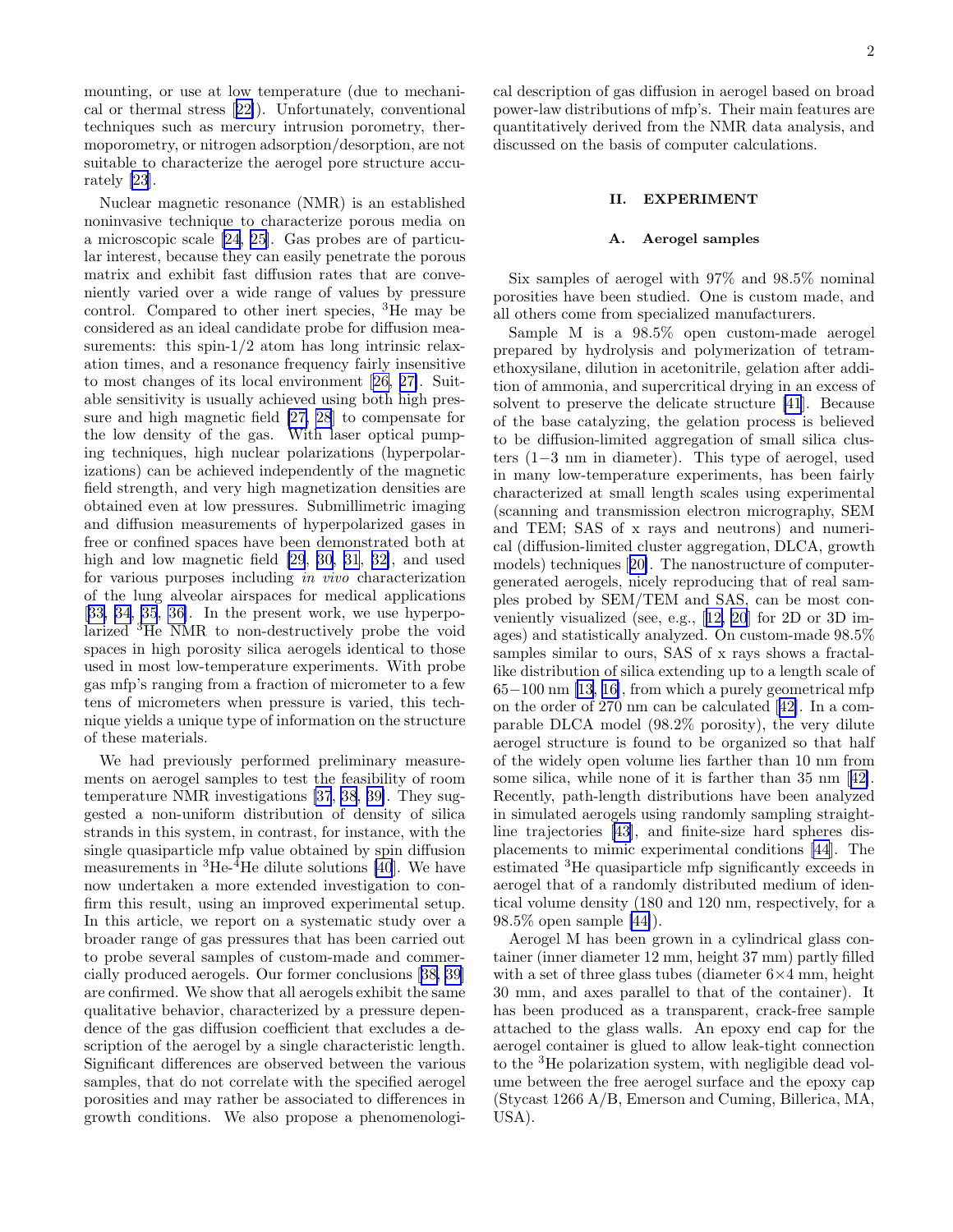<span id="page-3-0"></span>Sample A is a 97% porous aerogel with nominal specific area 465 m<sup>2</sup>/g manufactured by Airglass, Staffanstrop, Sweden. The cylindrical sample (diameter 12.5 mm, height 10.8 mm) is enclosed in a matching PMMA [\[45](#page-18-0)] container. The container and end cap are machined so that the aerogel gently fits in, avoiding mechanical stress  $(\sim 0.05$  mm gap size).

Samples  $J_1-J_4$  are four pieces of 97% porous aerogel with nominal specific area 510  $\mathrm{m}^2/\mathrm{g}$  manufactured by Matsushita Electric Works, Osaka, Japan. J<sup>1</sup> and J<sup>2</sup> originally had identical parallelepipedic shapes (sections  $15\times15.5$  mm<sup>2</sup>, thicknesses 9.7 mm). J<sub>1</sub>, accidentally crushed before use, is reduced in thickness by 1.7−2.7 mm (from end to end along its longest dimension, with a noticeable transverse fracture line).  $J_3$  and J<sup>4</sup> have cylindrical shapes (diameters 9.1 and 7.7 mm, lengths 10.7 and 10.5 mm, respectively). Their original rough ends have been cut flat using a silicon carbide disk driven at very high speed (65 000 rpm). Viewed through these new flat ends, the aerogels are perfectly transparent and display no macroscopic flaw. All four samples are enclosed in tightly fitting PMMA containers (apart from a 0−1 mm gap left open for the trapezoidal sample  $J_1$ ).

An empty PMMA container, identical to that of aerogel A (diameter 12.5 mm, height 10.8 mm), is used as a reference cell for free diffusion measurements.

Polypropylene Luer fittings are glued to the PMMA containers to allow connection to the <sup>3</sup>He polarization system, through a 10-cm-long Tygon tube (Masterflex, Cole-Parmer Instrument Co.,Vernon Hills IL, USA) with 1.6-mm inner diameter. A 0.7×1.1-mm Teflon tube is inserted into the Tygon filling tube to reduce the dead volume. This also increases the gas flow impedance, hence limits the pressure change rates inside the aerogel sample.

There has been no attempt to clean the aerogels. The surface may have retained traces of preparation chemicals, as well as  $O<sub>2</sub>$  or moisture adsorbed during storage. During experiments, the samples are under vacuum, or in contact with high purity  ${}^{3}$ He or N<sub>2</sub> gas. A totally negligible amount of He atoms may dissolve in the silica [[27\]](#page-18-0). The aerogel behavior is controlled during and after use by visual inspection. Sample M remains clearly well attached to the glass walls. Several cracks are present in its bulk part, between the free surface and the top of the inner tubes that presumably provide mechanical support to the aerogel. They developed during prior use, due to rough filling and emptying procedures [\[37](#page-18-0)], but remained unaffected both by the breaking of one inner tube and the present series of measurements. All offthe-shelf samples  $(A, J_1-J_4)$  are used for the first time. Through the PMMA side walls,  $J_1$  and  $J_2$  can be observed to expand and shrink slightly as pressure varies from 0 to 1 atm. Very few cracks developed inside these commercial aerogels, allowed to move freely inside the containers by an irreversible decrease of all their dimensions (by about 5%−10%) observed after a few pressure cycles.

### B. NMR setup

The pulsed NMR experiments are performed at low frequency (62.4 kHz) using a homemade system, in the homogeneous static field used for optical pumping (OP) described in Section [II C.](#page-4-0) We use free induction decay (FID) signals to monitor the  ${}^{3}$ He magnetization, and spin-echoes generated by a standard Carr-Purcell-Meiboom-Gill (CPMG) sequence with an applied gradient to measure diffusion[[46\]](#page-18-0).

All NMR and gradient coils depicted in Fig. 1 are copper wire windings held by PMMA stands. They are sur-



FIG. 1: Sketch of the NMR coils. G: set of four gradient coils  $(45\times42(45\times35)$ -mm size, 4-mm horizontal width, 38 (78)-mm average spacing, and 9 (25) turns each, for inner (outer) coils, respectively;  $0.75$ -mm diam. wire).  $B_1$ : oversized induction coils (75×125-mm size, 4-mm horizontal width, 52.5-mm average spacing, 25 turns each; 0.4-mm diam. wire). PU: pickup coils, and CPU: extra detection coils for rf noise compensation - see text -  $(10\times18$ -mm diam., 6-mm width, 440 turns each; 0.2-mm diam. wire). A thin filling tube is attached to the aerogel container (here depicted with cylindrical shape).

rounded by a closed copper box  $(23\times16\times10 \text{ cm}^3, \text{ thick}$ ness of 2 mm, not shown) for passive radio-frequency (rf) shielding. Two untuned, oversized rectangular induction coils are used to generate a very uniform rf field over the sample. Typically, a 90◦ tip angle is achieved by a 0.5-ms rf pulse with 11.5-V rms excitation.  $180^\circ$  pulses induce negligible magnetization losses, less than 10% after 1000 echoes refocused without applied gradient. Two circular detection coils lie in conventional Helmholtz configuration close to the sample ("PU" coils in Fig. 1). We use a pair of identical coils ("CPU" coils in Fig. 1), also implemented next to the sample and connected in opposition with the previous ones, to actively shield the device from pick-up noise. These two extra coils detect a noise signal from distant rf sources that almost exactly compensates for that induced in the main detec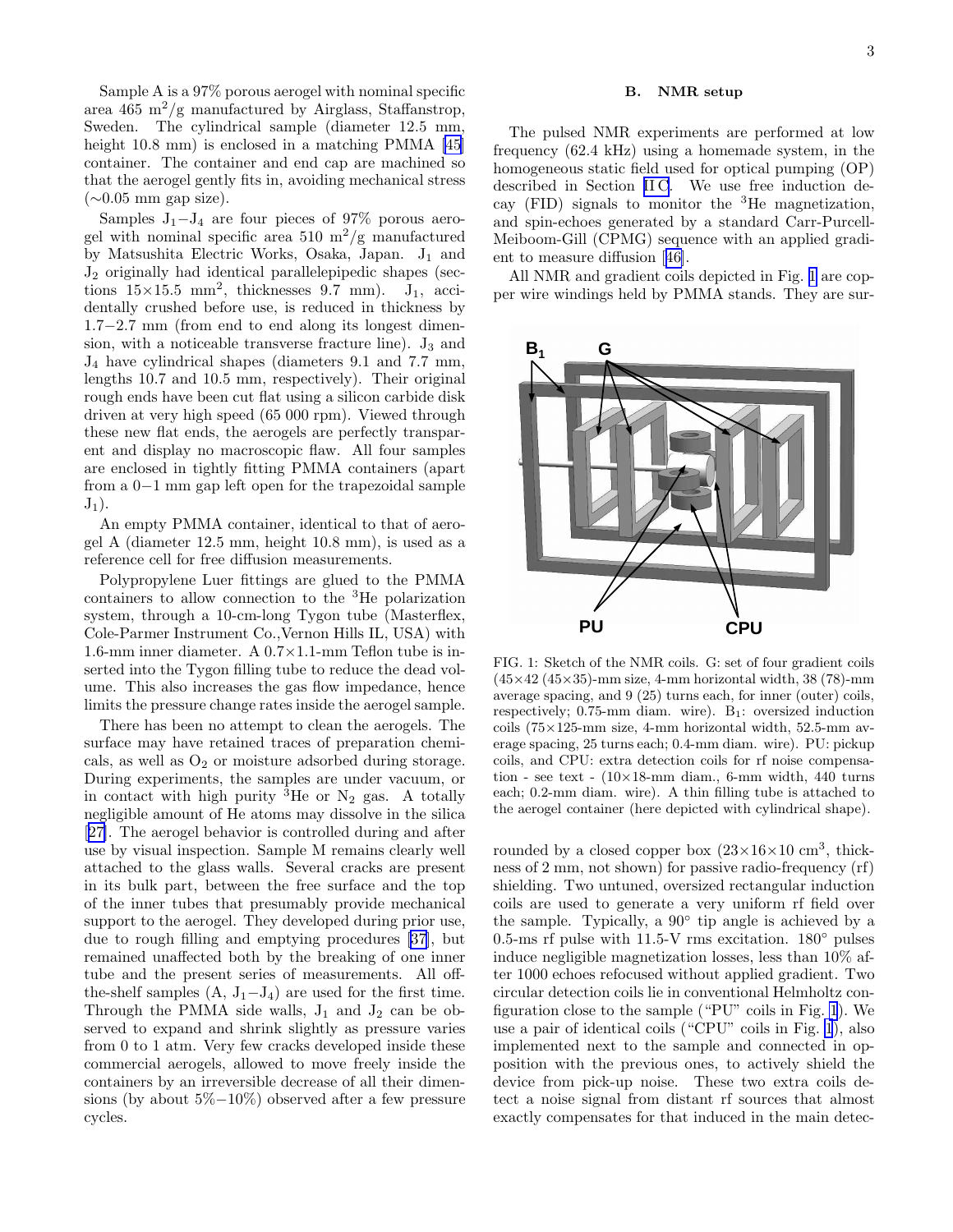<span id="page-4-0"></span>tion coils. Induction and detection coils are oriented so as to minimize the rf cross-talk, i.e., mutual induction. The set of detection coils is tuned to Larmor frequency with a parallel capacitor, and the quality factor is moderate  $(Q=43)$ . The measured sensitivity corresponds to an expected 90 $\degree$  FID signal of 43- $\mu$ V rms amplitude per mbar pressure and cm<sup>3</sup> of <sup>3</sup>He gas with 100% nuclear polarization. Two pairs of rectangular coils, connected in series, are designed to produce a uniform horizontal magnetic field gradient  $(25 \text{ mT/m/A})$  parallel to the static field axis. Computed relative variations over 3 cm around the center do not exceed 3%.

We use a dual-phase lock-in amplifier (LIA; model 7220, PerkinElmer Instuments, Oak Ridge Tennessee, USA) both to collect the NMR signal and to generate the resonant rf voltage. Rf pulse gating, dephasing, and amplification are handled by a personal computer (PC) controlled home-built circuitry. Gradient and rf pulse sequencing, as well as data collection via an A/D converter (sampling frequency: 10 kHz), are managed using a laboratory-written software.

### C.  $3$ He hyperpolarization system

<sup>3</sup>He gas is hyperpolarized inhouse using the metastability exchange optical pumping technique. We use a home-built system that involves the basic units indicated by the block diagram in Fig. 2. The gas is polarized at a



FIG. 2: Block diagram of the hyperpolarization system. L: laser source. GHS: gas handling system. PL: pump laser beam. OP cell: optical pumping glass cell. C: peristaltic compressor. N: Nitrogen gas supply. V: vacuum system. PG: pressure gauge. NMR SB: shielding box surrounding the sample and NMR setup sketched in Fig. [1.](#page-3-0)

pressure of about 2 mbars in a cylindrical glass cell (50 cm length, 6-cm diameter). The 1083-nm light source is a 2-W ytterbium fiber laser (model OI-FL1083-2W, Keopsys, Lannion, France). The OP beam is expanded and collimated (2-cm full width at half maximum), and circularly polarized. A mirror back-reflects it to enhance light absorption by the small fraction (typically 1 ppm) of <sup>3</sup>He atoms excited to the metastable state by a weak rf discharge (3-MHz frequency, 2-W power). A dedicated peristaltic compressor is used to extract the polarized gas from the OP cell and transfer it into the sample container [\[47](#page-18-0)]. Upstream of the OP cell, the gas handling unit (not shown) includes a  ${}^{3}$ He bottle (purity grade higher than 99.99%), a getter to keep impurities level well below 1ppm (model GC50, SAES Getters, Lainate,

Italy), a high vacuum system (a turbomolecular pump backed by a membrane pump, electropolished stainless steel tubes and valves, pressure transducers), and an allmetal mass-flow regulator to control the gas flow into the OP cell. Downstream of the OP cell, the polarized gas is in contact with non-magnetic materials only (glass, Teflon, low-degassing plastic tubes, etc.). Leak-tight connections with respect to room air are required to avoid  $O_2$ -inducedrelaxation [[48\]](#page-18-0). Dead volumes are kept as small as possible, with the constraint that excess relaxation can result from drastic enhancement of surface-tovolume ratios.

A weak static magnetic field (2 mT) is generated by a set of six square coils of horizontal axis, designed to provide an optimal field homogeneity both for OP and NMR in a compact setup (Fig. 3). Relative inhomogeneities of



FIG. 3: Sketch of the <sup>3</sup>He hyperpolarization system (front and side views), showing the arrangement of OP cell, compressor (C), driving motor (M), and of the six square coils (average side length 40 cm, section  $1.6 \times 1.6$  cm<sup>2</sup>) that provide the static field  $(0.8516 \text{ mT/A}$  at the centre). Field map is optimized both for OP and NMR by coil positions  $(\pm 5.9, \pm 19.1,$ and  $\pm 37.8$  cm) and number of turns (85, 100, and 224, respectively).  $2\times30$  additional turns are wired in opposite directions onto the outer square coils, yielding a  $1.3 \text{ mT/cm/A}$  shimming gradient over the sample. A mirror (m) back-reflects the laser beam (lb) into the OP cell, open at both ends for gas inlet (i) and outlet (o).

the applied field do not exceed a few parts per thousand over the entire cell volume for OP, and a few ppm over a 7-cm diameter spherical volume for NMR. The stray field inhomogeneity induced by the laboratory environment is weak, and local compensation of the dominant residual gradient is achieved using two shimming coils.

Absolute measurements of the nuclear polarization in the OP cell are performed by optical polarization analysis of the fluorescence light emitted by the plasma. With 2-W laser power, nuclear polarizations up to 60% can be obtained with no gas flow, and within the 30%−40% range around 1 sccm (standard cubic centimeter per minute)(0.745  $\mu$ mol/s) flow rates, mostly due to pressure increase in the OP cell. The polarization losses in the compressor and connecting tubes, characterized in independent measurements[[49\]](#page-18-0), typically amount to 10%, at best.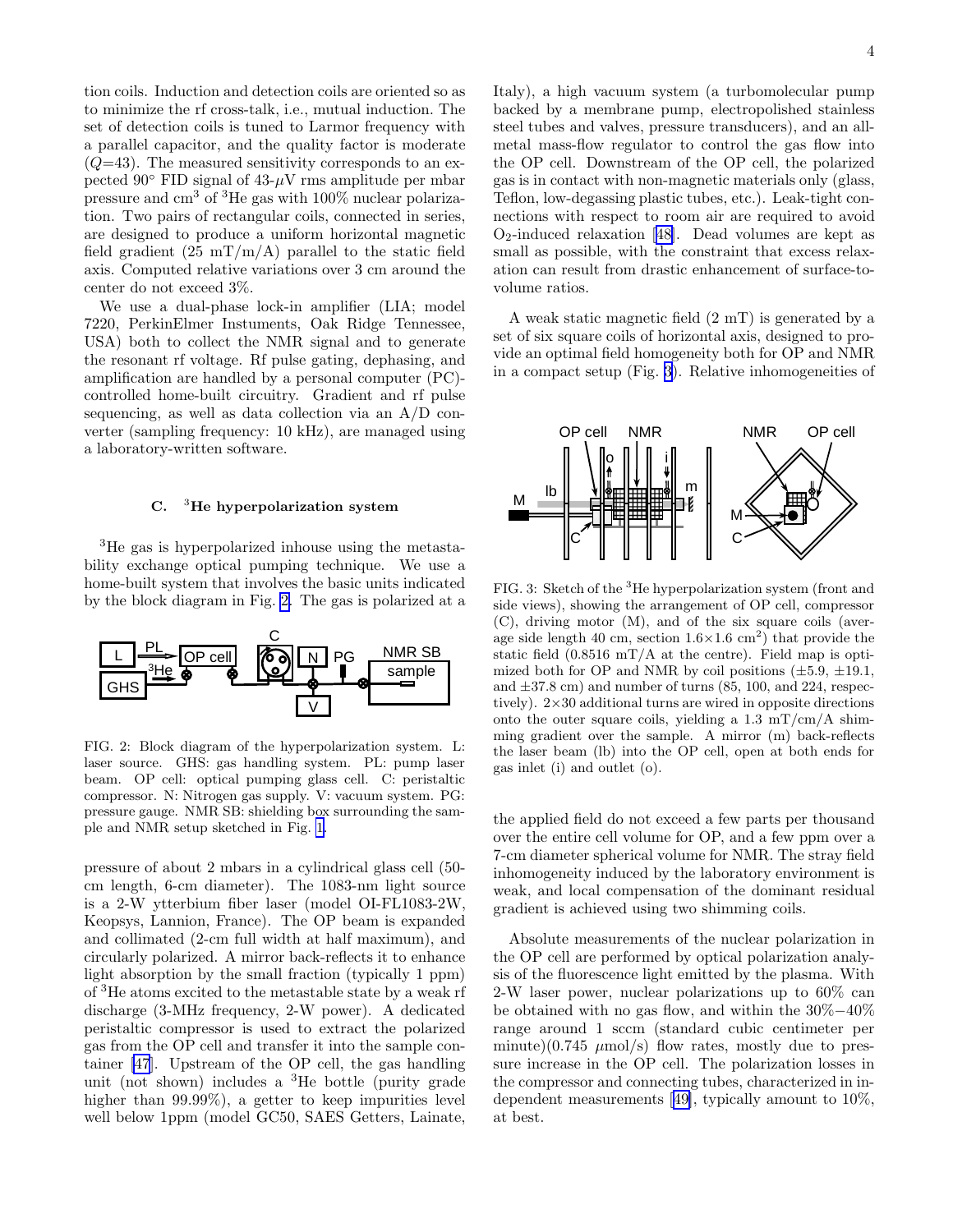### D. Probe gas management

The filling tube attached to the aerogel sample is connected to a Luer polycarbonate stopcock valve located just outside the NMR shielding box. There, pressure (relative to the atmospheric pressure) is measured with a 1% accuracy in the 1 mbar−1 bar range using a piezoresistive sensor mounted in a nonmagnetic (plastic) case (Model 24PCCFA2G, Honeywell, Morriston NJ, USA). For lowpressure diffusion measurements, pure <sup>3</sup>He is used. The gas flows directly from the OP cell and is accumulated inside the aerogel by the compressor. For high-pressure diffusion measurements, accumulation of large quantities of polarized gas is of limited interest considering the bottleneck set to magnetization buildup by wall relaxation (see Section III B). Therefore,  $N_2$  is used as a neutral, nonrelaxing buffer gas to slow down the diffusion of the <sup>3</sup>He atoms in the void spaces of the aerogels. The <sup>3</sup>He partial pressures vary from 10 to 200 mbars in the measurements, but most frequently no more than 30 mbars of polarized gas are introduced in the sample containers (i.e., only a few  $\mu$ moles). Total pressures range from 10 mbars to 1 bar.

Before the NMR acquisition, the sample is flushed with pure  $N_2$  (99.995% grade), then evacuated. Filling with polarized <sup>3</sup>He using the peristaltic compressor takes a few tens of seconds. Pure  $N_2$  is optionally added to reach the targeted pressure value, then the measurement is performed. Right after signal acquisition, the gas is removed and the aerogel is kept under vacuum until the next measurement. Each series of measurements can last from a few hours to several days. When it is completed, the sample is open to room air and stored at ambient pressure.

### III. NMR MEASUREMENTS

### A. FID signals and line shapes

The performed measurements do not require an absolute calibration of the NMR detection system. However, we have used a small transmitting rf coil located at the center of the setup to probe the global pick-up sensitivity, and also to check that the <sup>3</sup>He signals correspond to nuclear polarization rates in agreement with those produced by the optical pumping system. The measured noise level is about  $0.7-\mu\text{V}$  rms when the LIA time constant is set to minimum (160  $\mu$ s). Nuclear polarizations vary from a few percents to 20% at best, due to relaxation in the aerogel, and the best spin-echo signal-to-noise ratios (SNRs) achieved are on the order of 30−50. Higher polarizations might be obtained if polarized gas is accumulated in a small glass cell, then rapidly expanded into the sample container. However, the procedure used here seems more suited to systematic and repeated measurements in the fragile silica substrates, and it still yields satisfactory accuracy.

In our experiments, FID signal lifetime is limited by residual field inhomogeneities due to the magnetic environment of the experiment after shimming (Section [II C](#page-4-0)). The motional narrowing regime can then be fully reached for low pressure gas, and exponential decay is observed with a time constant  $T_2^*$  exceeding 2.5 s at 60-mbar pressure (whereas  $T_2^*$  <0.5 s without shimming). At 1-bar pressure (no motional averaging) signal lifetime remains shorter, typically on the order of 0.2 s.

For the diffusion measurements, a strong gradient is applied so that at all pressures the FID lifetimes become much shorter and the line shapes, obtained by fast Fourier transform (FFT) of the NMR signals, are those imposed by the one-dimensional (1D) spatial distribution of resonance frequencies (see Section [III C](#page-6-0)). Otherwise, line distortions occur due to diffusive relaxation or spectral edge enhancement effects [\[50](#page-18-0), [51](#page-18-0)] and a variety of spectral profiles can be observed, depending on gradient amplitude (i.e., frequency span over the sample size) and gas pressure (i.e., diffusion time during observation) conditions. Particularly important in highly diffusive systems, these line distortion effects have recently been systematically characterized with good SNR using hyperpolarized noble gases [\[31](#page-18-0), [52\]](#page-18-0). Care has thus been taken to select gradient strengths and echo times so as to avoid systematic biases in the diffusion measurements [[50, 53,](#page-18-0) [54, 55, 56\]](#page-19-0).

### B. Longitudinal relaxation rates

The contribution of dipole-dipole relaxation to the longitudinal relaxation time  $T_1$  is totally negligible for pure <sup>3</sup>He (relaxation time inversely proportional to the <sup>3</sup>He pressure, exceeding 800 h at 1 bar [\[57](#page-19-0)]). Only severe contamination by air may play a significant role in our experiments, through strong dipole-dipole relaxation by the paramagnetic  $O_2$  molecules (12.5 s at 1 bar and 21% oxygen concentration[[48\]](#page-18-0)). Bulk relaxation due to atomic diffusion in our residual field gradients is also negligible. Wall relaxation is thus the dominant process, and the magnetization lifetime depends on the nature of the materials in contact with the gas, and on the area of exposed surfaces.

The longitudinal relaxation time  $T_1$  is measured to be 370 s in the empty machined PMMA cell. This corresponds to a specific relaxation time  $\theta_s = T_1 A/V$ (A: area, V: volume) equal to  $0.19 \times 10^6$  s/m, slightly lower than typical values reported for Pyrex glass ( $\theta_s =$  $0.5 - 3.8 \times 10^6 \text{ s/m}$  [\[58, 59, 60](#page-19-0)]) and quartz  $(\theta_s =$  $0.3 - 2.8 \times 10^6$  $0.3 - 2.8 \times 10^6$  $0.3 - 2.8 \times 10^6$  s/m [[58, 61\]](#page-19-0)).

Surprisingly long  $T_1$  are measured in the aerogels, especially in the commercial ones, despite their huge nominal specific areas (a few tens of  $m<sup>2</sup>$  per cm<sup>3</sup>) and uncontrolled cleanliness.  $T_1$  reaches 130 s and 200 s in samples A and  $J_3$ , respectively. The contribution of the container walls can be estimated from the reference PMMA cell  $T_1$ . This yields particularly weak spe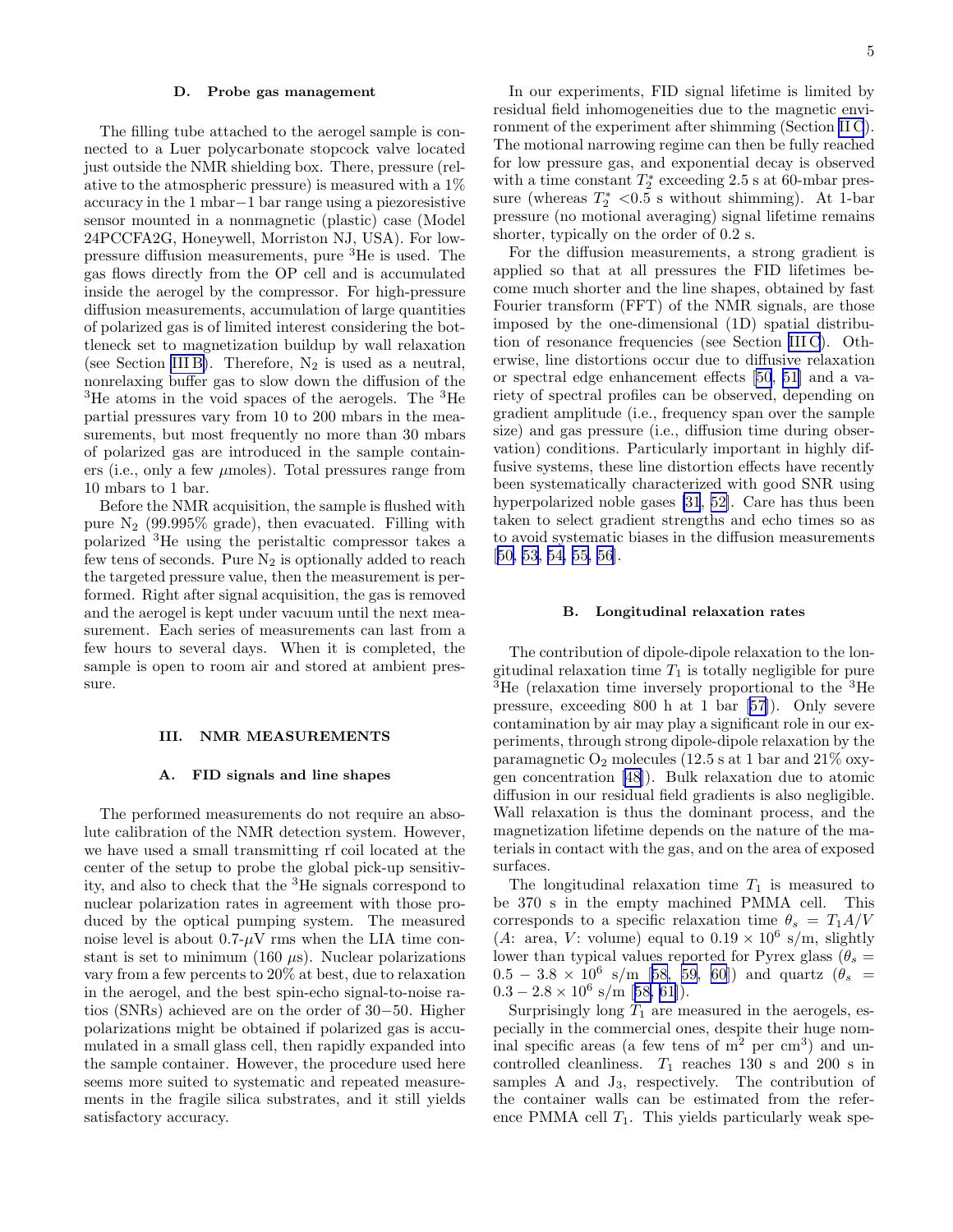<span id="page-6-0"></span>cific relaxation times on the silica aggregates ( $\theta_s = 6.6$ ) and  $25 \times 10^9$  s/m, respectively), two orders of magnitude longer than the record values obtained with special aluminosilicate glasses (low-boron content Corning 1720 glass:  $2.0 \times 10^7$  s/m [\[62](#page-19-0)]; Schott iron-free Supremax glass:  $1.6-4.2\times10^7$  s/m [\[63](#page-19-0), [64\]](#page-19-0)).  $T_1$  does not exceed 26 s in the custom-made sample M, which is less than initially measured at 2.3 mT (58 s) but more than subsequently obtained at 0.1 T (19 s) in the same sample [\[37\]](#page-18-0). Ferromagnetic impurities in the material[[26,](#page-18-0) [58](#page-19-0), [60\]](#page-19-0) may be responsible for these hysteretic  $T_1$  changes, also observed recently in bare glass cells exposed to high magnetic fields[[64\]](#page-19-0) (a phenomenon reported for rubidiumcoated glass cells only, so far [\[65](#page-19-0), [66\]](#page-19-0)). Using an estimate for the Pyrex  $T_1$ , and an approximate specific area  $(22.9 \text{ m}^2/\text{cm}^3 \text{ for a } 98.2\% \text{ similar custom-made aerogel})$  $[17]$  $[17]$ , the 58-s  $T_1$  initially measured in sample M would still yield  $\theta_s = 1.5 \times 10^9$  s/m for the silica aggregates (shorter than, but comparable to, that of the commercial aerogels). In all samples, magnetization decays are indeed slow enough to allow the one-shot CPMG diffusion measurements described hereafter.

### C. Spin-echo attenuation

A  $90^\circ_x$  rf pulse (0.5-ms duration) is followed by a train of  $180<sub>y</sub><sup>°</sup>$  rf pulses (1-ms duration) to refocus the transverse magnetization at a regular interval  $T_{\rm CP}$ . CPMG measurements are made for different values of  $T_{\rm CP}$  (6–31 ms) and of applied gradient  $G$  (0−2 mT/m). Spatially nonselective tipping is obtained with a good angle accuracy by switching off (on) the applied gradient  $300 \mu s$  before (after) the beginning (the end) of the rf pulses.

For the CPMG sequence, the transverse magnetization has a decay time  $T_2'$  that can be written as

$$
\frac{1}{T_2'} = \frac{1}{T_2} + \frac{1}{T_{2,\text{diff}}} \tag{1}
$$

The first term on the right-hand side is the intrinsic relaxation rate of the system, that for the gas simply corresponds to the longitudinal decay rate  $(T_2 = T_1)$ . This has been checked in the absence of applied gradient, using spin-echo trains with very short  $T_{\text{CP}}$ . The second term represents additional relaxation resulting from diffusion in a nonuniform magnetic field, due to an applied field gradient and/or the residual magnetic inhomogeneities after shimming.

For a uniform applied gradient  $G, T_{2,\text{diff}}$  can be expressed in the case of free gas diffusion as

$$
T_{2\text{,diff}} = \frac{12}{D(\gamma k G T_{\text{CP}})^2} \tag{2}
$$

where  $D$  is the coefficient of diffusion and the factor  $k$ corrects for the time variation of the applied gradient, which is switched off during the rf pulses. For a rectangular gradient pulse, this correction factor is:

$$
k = \sqrt{\delta^2 (3T_{\rm CP} - 2\delta)/T_{\rm CP}^3} \tag{3}
$$

where  $\delta \leq T_{\rm CP}$  is the duration of the gradient [\[67\]](#page-19-0).

All diffusion-weighted spin-echo trains are observed to decay exponentially. An example of spin-echo train and FFT is presented in Fig. 4.  $T_2'$  values are obtained from



FIG. 4: a: Example of spin-echo train obtained in aerogel A (with 33.4 mbars of  ${}^{3}$ He plus 616.5 mbars of N<sub>2</sub>,  $G = 0.314$  mT/m, and  $T_{\rm CP} = 21$  ms). Saturation of the detection system by the strong rf pulses occurs between echoes (data points removed). Inset: Blow-up plot of first and second echoes. b: Fast Fourier transforms (FFTs) of the consecutive echo data sets, identified by individual symbol shapes. c: Exponential fit of FFT decay, yielding  $T'_2 = 0.29$  s.

monoexponential fits to the square of the echo amplitudes, or the square of their Fourier components. The use of power data, rather than magnitudes, yields a more reliable result as they are less sensitive to biases introduced by noise base lines[[68\]](#page-19-0).

The diffusion measurements are typically performed with short repetition times  $(T_{\text{CP}}= 6 \text{ or } 11 \text{ ms})$  and finite gradients ( $G=0.4-1.2$  mT/m), and  $T'_2$  ranges from 25 to 1500 ms in aerogel (25 to 86 ms in the reference cell). The contribution of intrinsic  $T_2$  to transverse relaxation is thus negligible at all pressures, and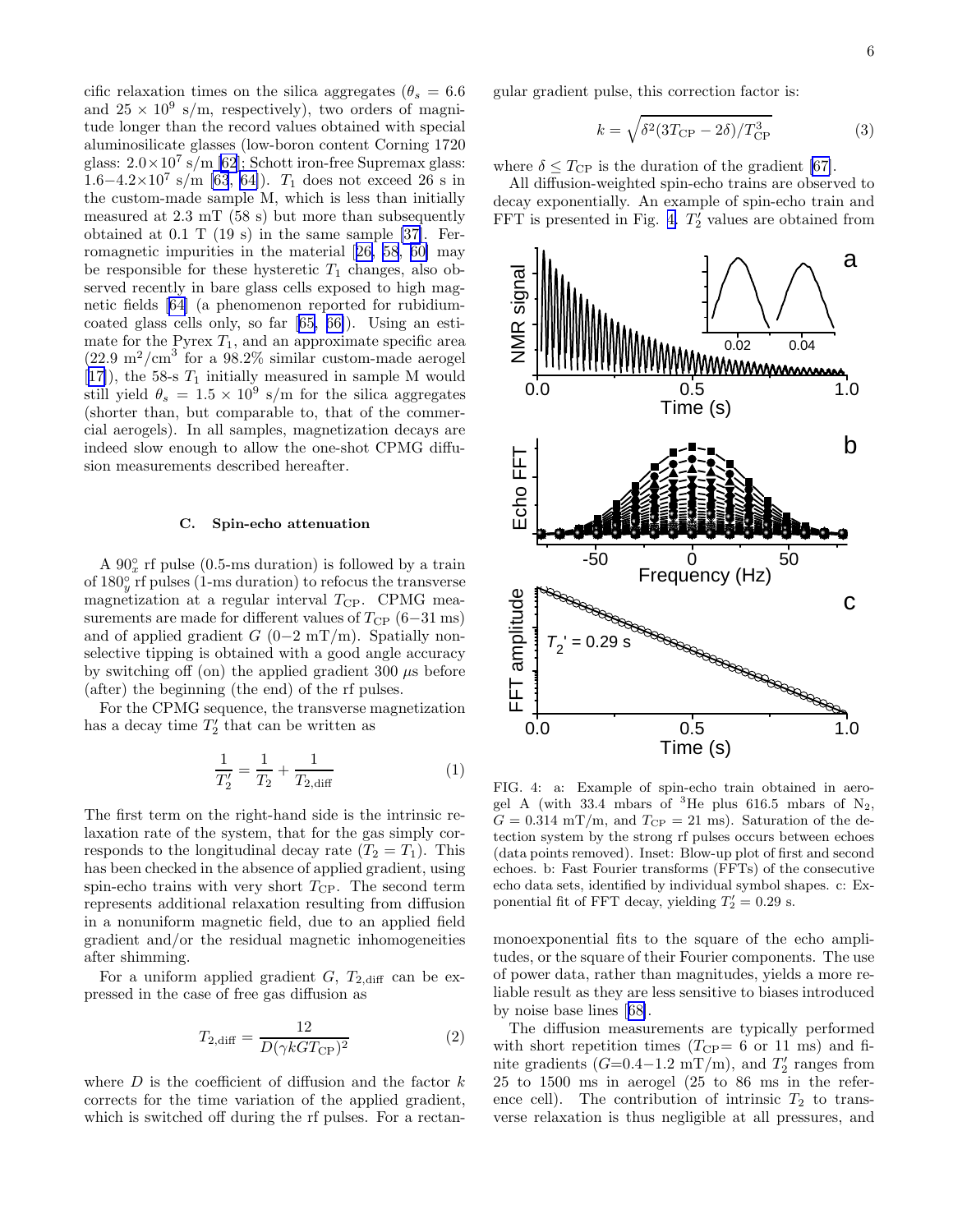<span id="page-7-0"></span> $T_2' = T_{2,\text{diff}}$ . The frequency spectra of the recorded echoes provide 1D images of the gas magnetization in the samples (Fig. 5a). The shape of sample A is fairly



FIG. 5: Pixel-per-pixel analysis of frequency spectra, through monoexponential fits of the FFT decays, for spin-echo trains obtained in aerogels  $A$  (open symbols) and  $J_2$  (solid symbols) with  $G=1.56$  and 0.43 mT/m, respectively, and  $T_{\rm CP}=11$  ms. a: Local initial amplitudes (along gradient axis). Statistical error bars, not plotted, are less than 2% of the maximum amplitude. b: Local decay times (left axis:  $A$ ; right axis:  $J_2$ ). Statistical error bars are smaller than symbol sizes, except where plotted (i.e., on sample edges).

well reproduced considering the selected spatial NMR resolution  $2\pi/(\gamma GT_{\text{obs}})=2.5$  mm  $(\gamma=2\pi\times32.43 \text{ MHz/T})$ is the gyromagnetic ratio of  ${}^{3}$ He nuclei, and  $T_{obs}$  the observation time that is very close to the gradient duration  $\delta$ ). Resolution is lower for the displayed  $J_2$  profile (7.8 mm), but typical of most measurements presented in Section IV. The frequency spectra of the echoes also provide 1D maps of the decay time (Fig. 5b). Spatial variations  $(\pm 10\%)$  are small enough to accurately yield a single exponential  $T_2'$  for the average magnetization.

From each measurement, a diffusion coefficient D is extracted using Eq. ([2\)](#page-6-0). Experimentally, the  $1/T'_2$  data can be checked to exhibit the expected linear variation with  $(kGT_{\text{CP}})^2$  at all pressures above 100 mbars. Fig. 6 displays, for instance, two series of measurements performed in the reference cell and in aerogel M at fixed gas pressures. Various combinations of parameters G and  $T_{\text{CP}}$  are used here, and in both cases all the data collapse on a straight line. In the empty reference cell, D coincides with the free-diffusion coefficient  $D_{\text{gas}}$  of the  ${}^{3}$ He atoms in the probe gas. In aerogel, D corresponds to an effective diffusion coefficient  $D_{\text{eff}}$  that describes the restricted diffusion of the atoms within the porous medium. Below 100 mbars, moderate departures



FIG. 6: Compilation of spin-echo decay rates measured in the reference cell (solid squares) and in aerogel M (open circles) at fixed gas pressures. Diffusion-weighting parameter  $(kGT_{\text{CP}})^2$  is varied through changes of gradient strengths (G:  $0.07-2.2$  mT/m) and echo times (T<sub>CP</sub>:  $4.4-31$  ms). The expected linear dependence [Eq. [\(2\)](#page-6-0)], observed over more than two decades, yields  $D_{\text{gas}} = 1.148 \pm 0.004 \text{ cm}^2/\text{s}$  in the reference cell, and  $D_{\text{eff}} = 0.595 \pm 0.008 \text{ cm}^2/\text{s}$  in aerogel M, for the two <sup>3</sup>He-N<sub>2</sub> mixtures used ( $P_3^{\text{eq}} = 1.41$  bar and 1.70 bar, respectively - see Section IV A).

from the  $(kGT_{\text{CP}})^2$  dependence can be observed in aerogel at high  $GT_{\text{CP}}$ , corresponding to reduced decay rates  $1/T'_{2}$  (hence, overestimated values of D), typically above  $kGT_{\text{CP}} = 4 \times 10^{-6} \text{ sT/m}$  $kGT_{\text{CP}} = 4 \times 10^{-6} \text{ sT/m}$  $kGT_{\text{CP}} = 4 \times 10^{-6} \text{ sT/m}$  as reported in Ref. [[39\]](#page-18-0).

### IV. RESULTS

### A. Free gas diffusion

The free-diffusion coefficient  $D_{\text{gas}}$  for a <sup>3</sup>He gas with partial pressure  $P_3$  in a mixture containing  $N_2$  with partial pressure  $P_{N2}$  can be written as:

$$
\frac{1}{D_{\rm gas}} = \frac{P_3}{\mathcal{D}_3(T)} + \frac{P_{\rm N2}}{\mathcal{D}_{3\rm N2}(T)},\tag{4}
$$

where the reduced diffusion coefficients can be expressed as  $\mathcal{D}_3 = 1.967 \times (T/300)^{1.71}$  and  $\mathcal{D}_{3N2} = 0.811 \times$  $(T/300)^{1.65}$  in units of atm  $\times$  cm<sup>2</sup>/s (1 atm = 1.013  $\times$  $10^5$ Pa), with the temperature T in Kelvin [[36,](#page-18-0) [69\]](#page-19-0). Therefore, the scattering on  $N_2$  molecules leads to an effect of the gas composition on atomic diffusion that can be accounted for using the equivalent pressure of pure <sup>3</sup>He gas:

$$
P_3^{\text{eq}} = P_3 + P_{\text{N2}} \frac{\mathcal{D}_3(T)}{\mathcal{D}_{3\text{N2}}(T)},\tag{5}
$$

with  $\mathcal{D}_3/\mathcal{D}_{3N2} = 3.462$  at 293 K. This allows to merge the results obtained in  ${}^{3}$ He−N<sub>2</sub> mixtures and in pure  ${}^{3}$ He gas. For free diffusion,  $1/D_{\text{gas}}$  and hence  $T'_{2}$  are expected to linearly depend on  $P_3^{\text{eq}}$ .

CPMG measurements performed in the reference cell are presented in Fig. [7](#page-8-0). These data are obtained at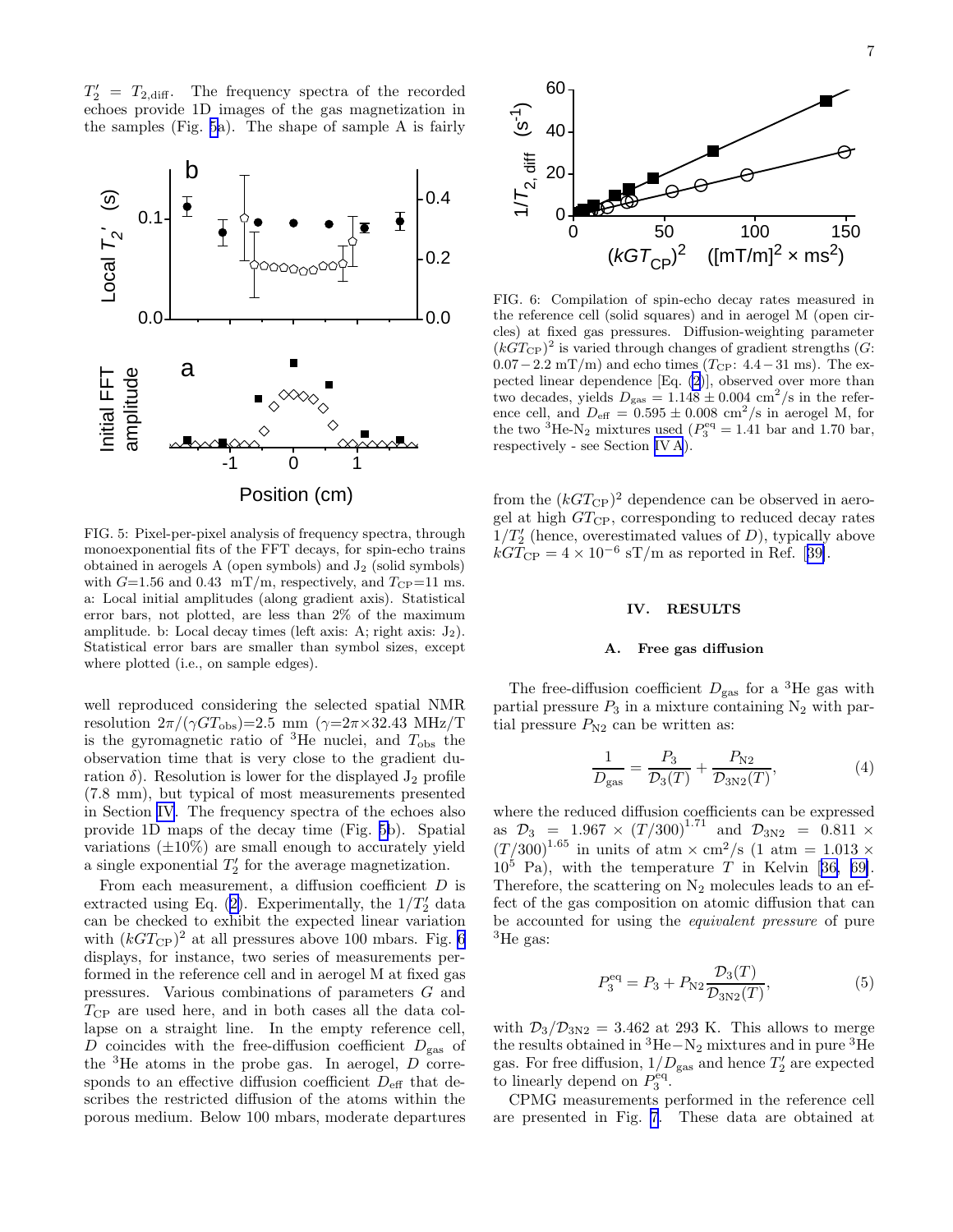<span id="page-8-0"></span>various <sup>3</sup>He pressures, with several combinations of parameters  $G$  and  $T_{\text{CP}}$ . They actually all collapse on a straight line when plotted as a function of the equivalent  ${}^{3}$ He pressure  $P_3^{\text{eq}}$ . Moreover, the measured slope  $5.06 \pm 0.04$  mbar<sup>-1</sup> × s/m<sup>2</sup> (statistical error bar) is in fair agreement with the expected value  $(1/\mathcal{D}_3)$  =  $5.23 \text{ mbar}^{-1} \times \text{s/m}^2$  given the 4% uncertainty due to long-term fluctuations of atmospheric pressure and temperature. This provides a consistency check for our apparatus, gradient assignment, and measurement technique.



FIG. 7: Comparison of diffusion measurements performed in free gas, and in aerogels A and M. The same three sets of reduced data  $1/D_{\text{eff}}$ , plotted against pressure  $P_3^{\text{eq}}$ , are displayed in linear and logarithmic scales. Stars: reference cell data, free diffusion. Circles (respectively, squares): aerogel M (resp. A) data. Crossed circles: previous measurements in aerogel M [\[38](#page-18-0), [39](#page-18-0)]. Solid line: linear fit of the free-diffusion data (slope: 5.06 $\pm$ 0.04 mbar<sup>-1</sup> × s/m<sup>2</sup>), in good agreement with the expected  $P_3^{\text{eq}}/\mathcal{D}_3$  dependence. Dotted lines: phenomenological power-law fits with exponents 0.47 (aerogel A) and 0.60 (aerogel M).

### B. Gas diffusion in aerogel

Results obtained in aerogel samples A and M are also displayed in Fig. 7, so that they can be directly compared with the free-diffusion results. For clarity, the results obtained in samples  $J_1-J_4$  are presented separately in Fig. 8.



FIG. 8: Reduced diffusion data  $1/D_{\text{eff}}$  as a function of  $P_3^{\text{eq}}$ for aerogel samples  $J_1$  (plus signs),  $J_2$  (open triangles),  $J_3$ (open diamonds), and  $J_4$  (crosses). Comparison is made with the linear fit of free-diffusion data (straight line), and powerlaw fits of aerogels A and M data from Fig. 7 (dotted lines). The  $J_1-J_4$  data can be consistently fitted by a power-law functions with exponents 0.53 or 0.64 (see Table [I](#page-10-0)).

In Fig. 7, data from earlier measurements in sample M are also included for comparison. These measurements [[38, 39\]](#page-18-0) have been performed in a 0.1 T whole-body imager, using the broadband rf channel and the gradient system of that clinical unit. Homemade antennas were used for induction and detection at 3.24 MHz, as well as the in-house <sup>3</sup>He-NMR software for sequence management and data acquisition developed for in vivo lung studies[[35,](#page-18-0) [70\]](#page-19-0). Pure  ${}^{3}$ He gas was used for these CPMG measurements  $(G = 0.21 \text{ mT/m}, T_{\text{CP}} = 10^{-2} \text{ s}).$  Despite all these differences in apparatus and experimental conditions, the two sets of data are perfectly consistent. The present work significantly extends the probed range of gas pressures. It confirms both the global decrease in diffusion coefficient (as compared to free diffusion) and the strong nonlinear dependence on gas pressure. These results therefore appear to be quite robust, and reliably associated to intrinsic bulk characteristics of the aerogel (on which time or rough pressure variations seem to have no effect).

In Fig. 7, the results obtained in the other aerogel (A) are qualitatively similar but show a strikingly stronger departure from the free-diffusion behavior, revealing a much more restricted <sup>3</sup>He diffusion. This may be at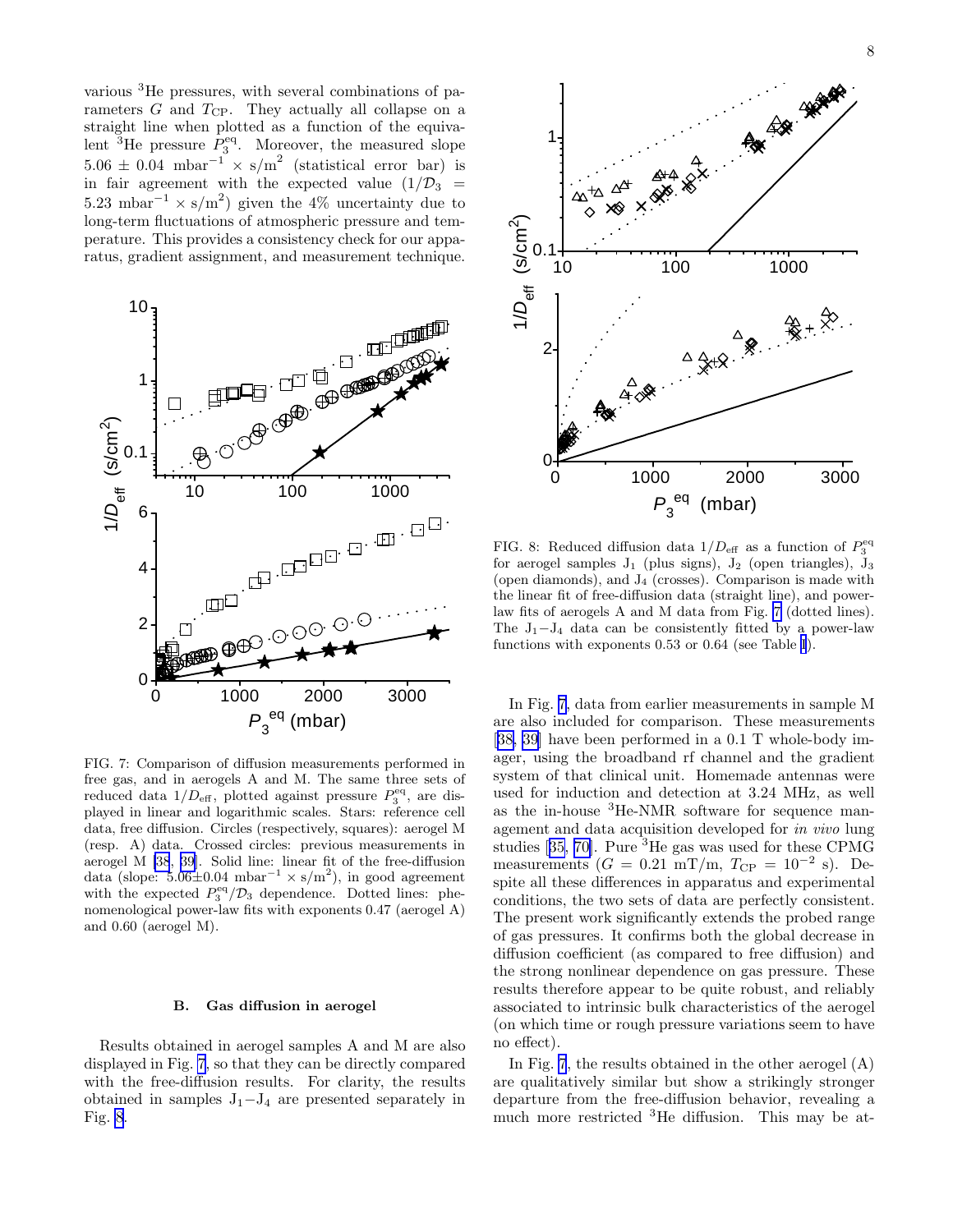tributed to the difference in aerogel porosities, the silica volume density being twice larger in A than in M. The quantitative difference in pressure dependences is emphasized by the logarithmic plot, that shows that the two sets of data are best fitted with distinct power laws.

Type J aerogel samples have exactly the same nominal porosity as A, and yet the data for  $J_1-J_4$  are actually much closer to those of M (see Fig. [8\)](#page-8-0). Finally, data obtained in the four samples of type J are quite satisfactorily comparable, revealing only minor sample-to-sample variations (again, there is no sign of individual alteration by inflicted mechanical stress). These data are of lower quality, the SNR being lesser due to the smaller sizes of the  $J_1-J_4$  samples.

 $1/D<sub>eff</sub>$  exhibits a strong nonlinear pressure dependence in all aerogels. The logarithmic graphs in Figs. [7](#page-8-0) and [8](#page-8-0) show that the data can be described by simple powerlaw functions, with exponents lying in the 0.48−0.65 range. For aerogels A and  $J_1-J_4$ , the data depart from that common behavior (longer  $T_2'$  are measured) below 100 mbars, and this value is chosen as a lower bound for the fitting range. At the lowest pressures, limits of the validity domain of Eq. [\(2](#page-6-0)) (see Section [III C\)](#page-6-0) are indeed reached, due to the experimental conditions for measurements performed in these samples  $(10^6 kGT_{CP} = 4.5$  and 6.1 Ts/m, respectively). With the choice made for sample M  $(10^6 kG T_{\rm CP} = 3.0 \text{ Ts/m})$ , no such departure occurs down to 10 mbars and all data are included in the powerlaw fit. Fit parameters are listed in Table [I](#page-10-0) to sum up sample-to-sample variations.

### V. DISCUSSION

The use of hyperpolarized <sup>3</sup>He is demonstrated to allow diffusion measurements with good accuracy, over a wide range of gas densities. The compact polarizer is perfectly suited to online preparation of the small gas quantities required to test the aerogel samples, and systematic measurements are easy to carry out and repeat. The high porosity samples under study are selected among silica aerogels that are most frequently used as host porous matrices for phase transition studies in low-temperature physics. None of these particular samples has been submitted to cool down-warm up, or compression-decompression, cycles comparable to those routinely performed in the low-temperature experiments. Exposure to high pressure or thermal stress has recently been demonstrated to induce irreversible changes in aerogels, that may macroscopically affect their structure[[22\]](#page-18-0). It might thus be interesting to perform nondestructive NMR diffusion measurements in aerogel both before and after use at low temperature.

The consistent set of robust NMR data collected in the differently produced virgin samples reveals common bulk aerogel features, that are analyzed in terms of specific properties of the microscopic structure in this section. The unusually high porosities of the samples allow a par-

ticularly simple description of the gas kinetics inside the aerogels. Restricted diffusion is more often studied in denser media, where atoms or molecules are confined inside an ensemble of closed or interconnected pores that strongly constrains, by its geometry or tortuosity, the thermal motion of the probe species. In this work, the solid matrix occupies a very small fraction  $(1.5\% \text{ to } 3\%)$ of the volume of the aerogel, and the hyperpolarized <sup>3</sup>He atoms diffuse inside the widely accessible, huge space left open by the sparsely distributed silica aggregates.

Decay times of spin-echo amplitudes are measured to be two to five times longer in aerogel than in free gas. The decrease of the atomic diffusion coefficient is quite significant at pressures exceeding 1 bar, indicating that atom-atom and atom-silica collisions have comparable frequencies at these high gas densities. Surprisingly, a strong pressure dependence of  $D_{\text{eff}}$  is still observed at low pressures. As the probability of atom-atom scattering vanishes in a very dilute gas, the relative effect of pressure variations on the <sup>3</sup>He diffusion coefficient would be expected to become increasingly small at low pressures (and some characteristic length scale, if any, of the silica network should determine the finite value approached by the atom mfp at zero pressure - see Section [V A](#page-10-0)). It is yet measured to remain large at low pressures, indicating that the free motion of the atoms is indeed allowed over large distances in aerogel (at 10 mbars, for instance, the mfp for free diffusion in <sup>3</sup>He is on the order of 40  $\mu$ m [[71\]](#page-19-0)). This is systematically observed, in the custommade aerogel sample and in the set of commercial ones that are obtained from two distinct manufacturers. It brings further support to the suggested nonuniform distribution of density of silica strands inside the aerogels, mentioned in the Introduction, that had been put forward to explain some preliminary results [\[38](#page-18-0), [39](#page-18-0)].

The NMR gas diffusion data actually have two distinct features that compel description of the aerogel by more than a single characteristic length: the dominant powerlaw increase with pressure, and the departure from it that can be noticed at very low pressures. This departure has already been discussed in Ref. [\[39\]](#page-18-0), and shown to be enhanced at large  $kGT_{\text{CP}}$ . As pressure decreases, the atomic diffusion gets more and more sensitive to scattering by the silica strands. This enhances the effects of spatial distribution inhomogeneities and the multiexponential nature of the spin-echo decay, as in other porous media[[25\]](#page-18-0). The longest lived mode is favored for all length scales below the gradient-induced resolution, and monoexponential fits systematically lead to notably underestimated relaxation rates (i.e., increased  $1/D<sub>eff</sub>$  values). The following discussion focuses on the power-law dependence on pressure observed in all samples and on its analysis. Results are also compared to those obtained with other investigation techniques.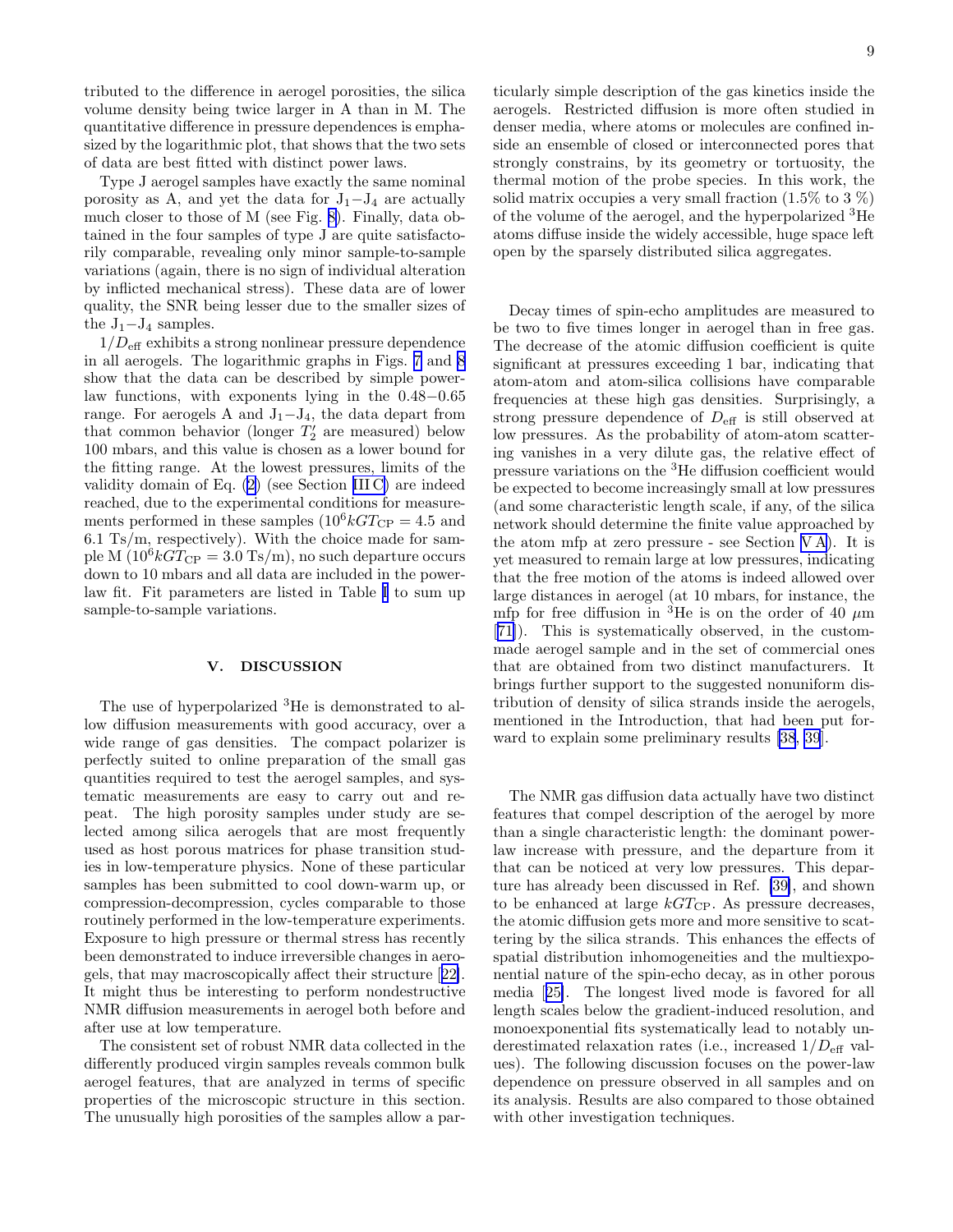<span id="page-10-0"></span>

|         | Sample Manufacturer Porosity Specific area |      |                                    | Exponent             | Prefactor [value for $P_3^{\text{eq}} = 1$ bar] |
|---------|--------------------------------------------|------|------------------------------------|----------------------|-------------------------------------------------|
|         |                                            | [%]  | $\left[\text{m}^2/\text{g}\right]$ | $\beta$ (stat. err.) | $\alpha$ (stat. err.) [s/cm <sup>2</sup> ]      |
| М       | custom made                                | 98.5 |                                    | 0.60(0.01)           | 1.25(0.01)                                      |
| A       | Airglass                                   | 97   | 465                                | 0.47(0.01)           | 3.16(0.03)                                      |
| $J_1$   | Matsushita                                 | 97   | 510                                | 0.53(0.02)           | 1.42(0.02)                                      |
| $J_2$   | Matsushita                                 | 97   | 510                                | 0.53(0.02)           | 1.54(0.02)                                      |
| $J_{3}$ | Matsushita                                 | 97   | 510                                | 0.64(0.01)           | 1.31(0.01)                                      |
| $J_4$   | Matsushita                                 | 97   | 510                                | 0.64(0.02)           | 1.27(0.02)                                      |

TABLE I: Characteristics and fit parameters for the six aerogel samples. Exponents  $(\beta)$  and prefactors  $(\alpha)$  are obtained by phenomenological fits of the NMR diffusion data to  $1/D_{\text{eff}} = \alpha \times (P_3^{\text{eq}})^{\beta}$ , where  $1/D_{\text{eff}}$  is in s/cm<sup>2</sup> and  $P_3^{\text{eq}}$  in bars (see text).

### A. Crude model: uniform medium with a single characteristic mfp

The <sup>3</sup>He diffusion process leading to spin-echo attenuation in the applied magnetic-field gradient can be viewed as a random walk in which free-flying atoms take successive individual steps that are terminated either by a collision with another gas atom or molecule  $({}^{3}$ He or N<sub>2</sub>) or with silica. The frequencies of the two types of collisions being additive, the mfp  $\lambda_{\text{eff}}$  of this random walk can be related to the mfp  $\lambda_{\rm gas}$  for gas collisions and  $\lambda_{\rm aero}$ for collisions with the silica strands in a straightforward manner:

$$
\frac{1}{\lambda_{\text{eff}}} = \frac{1}{\lambda_{\text{gas}}} + \frac{1}{\lambda_{\text{aero}}}.\tag{6}
$$

The spatial distribution of silica is here assumed to be homogeneous, and the global effect of the aerogel structure on atomic motion is thus described by the single parameter  $\lambda_{\text{aero}}$ . The effective diffusion coefficient  $D_{\text{eff}}$ can then be written as:

$$
\frac{1}{D_{\text{eff}}} = \frac{1}{D_{\text{gas}}} + \frac{1}{D_{\text{aero}}},\tag{7}
$$

where the first contribution (gas-gas scattering) involves the free-diffusion coefficient of <sup>3</sup>He introduced in Sec-tion [IV A](#page-7-0), and the second one  $(3He-silica scattering)$ introduces the constant diffusion coefficient  $D_{\text{aero}}$  =  $v\lambda_{\rm aero}/3$ , where v is the average thermal velocity (v =  $v\lambda_{\text{aero}}/3$ , where v is the average thermal velocity ( $v = \sqrt{8k_BT/\pi m}$ ;  $k_B$ : Boltzmann constant, m: atomic mass, T: temperature). The quantity  $1/D_{\text{eff}}$  should therefore increase linearly with the gas pressure (or the equivalent pressure  $P_3^{\text{eq}}$  for a <sup>3</sup>He − N<sub>2</sub> mixture), starting from a finite zero-pressure value that may vary from sample to sample with the degree of confinement of the <sup>3</sup>He atoms by the silica network.

Over the wide range of the gas pressures investigated, the expected linear dependence on pressure is clearly not observed. This strongly rules out the description by a uniform density of silica scattering centres in the aerogels and an average mfp. Instead, a broad distribution of mean free paths at scales smaller than the imaging resolution has to be assumed to account for the experimental observations. This is quantitatively discussed in the following (Section V B), where the main features of required mfp variations are correlated, over the probed range  $(0.1–40 \mu m)$ , with the measured pressure dependences.

### B. Phenomenological model: continuous distribution of mfp's in aerogel

To describe diffusion in heterogeneously distributed silica, a continuous distribution  $f$  of mfp's is introduced. The probability that the <sup>3</sup>He-silica mfp  $\lambda_{\text{aero}}$  lies between  $\lambda_{\text{aero}}$  and  $\lambda_{\text{aero}} + d\lambda_{\text{aero}}$  in some volume fraction of the sample is  $f(\lambda_{\text{aero}})d\lambda_{\text{aero}}$ . Assuming that the atoms rapidly exchange between regions of space characterized by different mfp's, the <sup>3</sup>He magnetization is uniform and decays with a weighted average of local relaxation rates:

$$
\frac{1}{T_{2,\text{diff}}} = \int \frac{f(\lambda_{\text{aero}}) d\lambda_{\text{aero}}}{T_{2,\text{diff}}(\lambda_{\text{aero}})}.
$$
(8)

Since the local relaxation times are given by:

$$
T_{2,\text{diff}}(\lambda_{\text{aero}}) = \frac{12}{(\gamma k G T_{\text{CP}})^2} \left(\frac{1}{D_{\text{gas}}} + \frac{1}{D_{\text{aero}}(\lambda_{\text{aero}})}\right), (9)
$$

the effective diffusion coefficient derived from the global decay time  $T_{2,\text{diff}}$  using Eq. [\(2](#page-6-0)) reads:

$$
D_{\text{eff}} = \int \frac{f(\lambda_{\text{aero}}) D_{\text{aero}}(\lambda_{\text{aero}}) D_{\text{gas}} d\lambda_{\text{aero}}}{D_{\text{gas}} + D_{\text{aero}}(\lambda_{\text{aero}})}
$$

$$
= \int \frac{f(\lambda_{\text{aero}}) D_3 d\lambda_{\text{aero}}}{P_{\text{aero}}(\lambda_{\text{aero}}) + P_3^{\text{eq}}}.
$$
(10)

The physical quantity  $P_{\text{aero}}(\lambda_{\text{aero}}) = 3\mathcal{D}_3/v\lambda_{\text{aero}}$ , that appears in the right hand side of Eq. (10), has the dimension of a pressure. It represents the contribution of the <sup>3</sup>He-silica scattering process to hindering of atomic motion, on the  $\lambda_{\text{aero}}$  length scale, by the solid matrix. Eq. (10) shows that the integrand is a simple rational function of the probe gas pressure. The variations of  $D_{\text{eff}}$  with  $P_3^{\text{eq}}$  therefore put strong constraints on the mfp distribution  $f$  introduced in this model.

Experimentally,  $D_{\text{eff}}$  is proportional to  $(P_3^{\text{eq}})^{-\beta}$  over a wide range of pressures. This is mathematically equivalent to set  $D_{\text{eff}}(aP_3^{\text{eq}}) = a^{-\beta}D_{\text{eff}}(P_3^{\text{eq}})$ , a being is an arbitrary scaling constant. Through a straightforward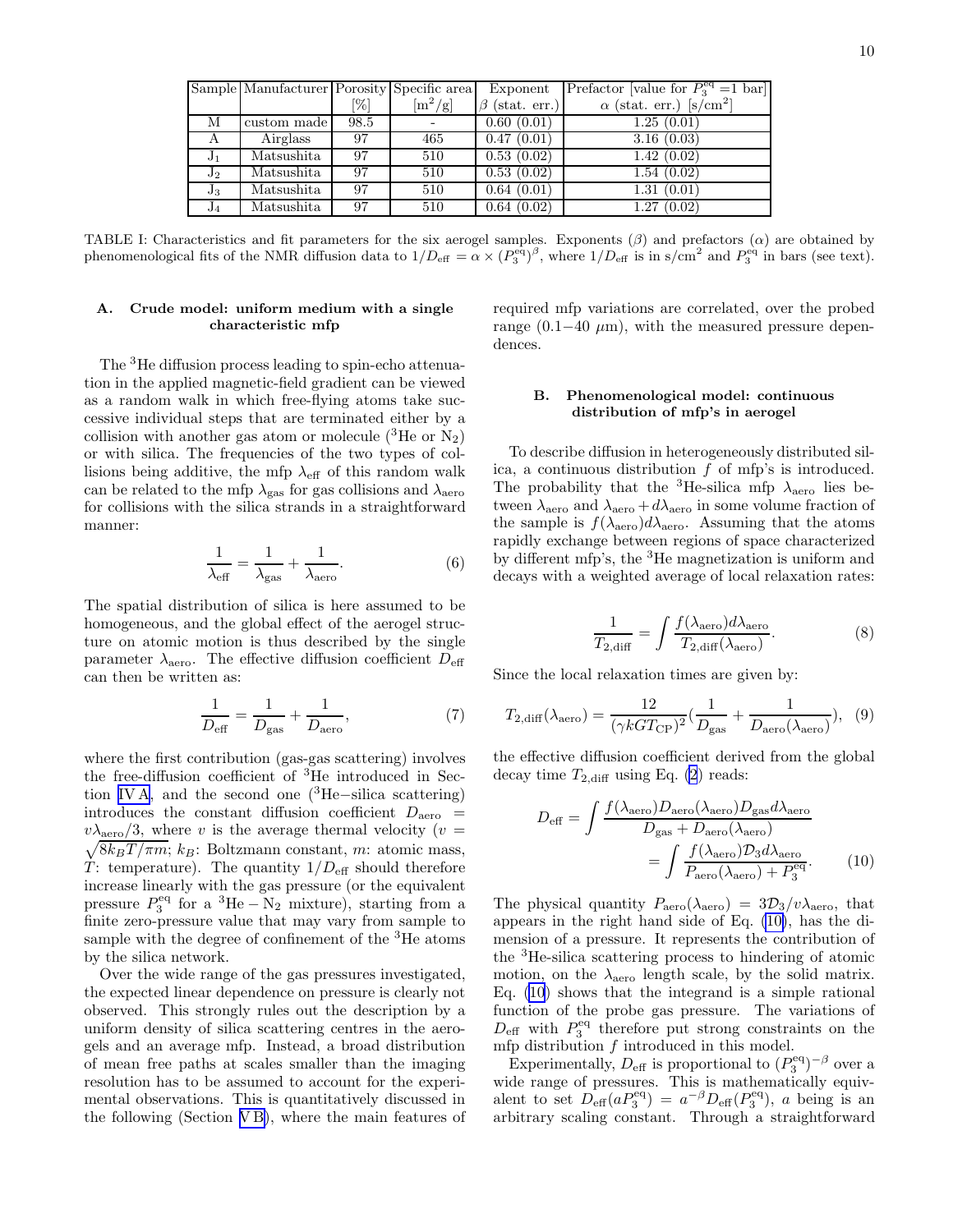change from  $\lambda_{\text{aero}}$  to  $a\lambda_{\text{aero}}$  as dummy variable in the integral [Eq. [\(10](#page-10-0))], this relation can be shown to hold for all values of  $P_3^{\text{eq}}$  if, and only if,  $f(\lambda_{\text{aero}}/a) = a^{2-\beta} f(\lambda_{\text{aero}})$ . This translates into  $f(\lambda_{\text{aero}}) \propto (\lambda_{\text{aero}})^{\beta - 2}$ . The mfp distribution, itself, corresponds to a power law, and its exponent is directly related to that measuring the  $1/D_{\text{eff}}$  data scaling rate versus pressure. Although  $P_3^{\text{eq}}$  is varied over more than two decades,  $D_{\text{eff}}$  is actually measured over a finite pressure interval. Additional information would thus be required to fully characterize  $f(\lambda_{\text{aero}})$ . Yet, the distribution  $f(\lambda_{\text{aero}}) \propto (\lambda_{\text{aero}})^{\beta - 2}$  provides a convenient tool for quantitative analysis and discussion of the experimental results.

The effective diffusion coefficient can easily be computed from Eq. ([10\)](#page-10-0) using the distribution function  $f(\lambda_{\text{aero}}) \propto (\lambda_{\text{aero}})^{-2+\beta}$ , provided that f is suitably normalized. Since exponents  $\beta$  typically range from 0.5 to 0.7 in the aerogel samples under study, no divergence occurs at infinitely large  $\lambda$ , but some cutoff must be introduced at small  $\lambda$  to keep  $\int f(\lambda) d\lambda$  finite. Numerical calculations are performed to probe the influence of both the upper and lower bounds of the mfp distribution, and to examine the constraints experimentally set by  $D_{\text{eff}}$  and its variation with  $P_3^{\text{eq}}$  in the 10 mbar–3 bar range. For simplicity,  $f(\lambda_{\text{aero}})$  is assumed to be zero outside the interval  $l < \lambda_{\rm aero} < L$ . Fig. 9 displays the results obtained at fixed  $\beta$ , arbitrarily set equal to 0.5, for different values of parameters l and L. As expected, the broader the mfp distribution, the closer to a power-law dependence is the variation of  $D_{\text{eff}}$  with pressure. Variations of the upper bound  $L$  lead to small changes of  $D_{\text{eff}}$  that can only be noticed at low pressures. These changes are found to be quite negligible above 10 mbars for L greater than 1 mm. The lower bound l has a much stronger impact.  $1/D<sub>eff</sub>$  increases when l is reduced, which corresponds to the aerogel hindering gas diffusion and restricting free paths to very short distances. On the contrary if, for instance, l is raised to 1  $\mu$ m the atoms move almost freely inside the aerogel over the probed pressure range, and  $D_{\text{eff}}$  approaches  $D_{\text{gas}}$ . As the exponent of the pressure dependence exhibits no noticeable drift towards 1 at high pressure (log plot in Fig. 9), the experimental data definitely rule out  $l > 30$  nm: mfp's on the order on a few nanometers must be encountered in all the aerogels under study.

Taking advantage of the weak impact of the upper bound L (all the more negligible since  $P_3^{\text{eq}}$  <100-mbar data have been discarded in the first of all samples but aerogel A), one can actually extract from the prefactor values  $\alpha$  in Table [I](#page-10-0) estimates for the smallest mfp encountered in each sample. Computing  $1/D_{\text{eff}}$  as a function of l using Eq. ([10\)](#page-10-0) and the fit exponents  $\beta$  (L being conservatively set to 3000  $\mu$ m), at fixed pressure  $P_3^{\text{eq}} = 1$  bar, adjustments to the fit prefactors  $\alpha$  yield results with quite reasonable orders of magnitude:  $l = 29, 24, 22, \text{ and } 24 \text{ nm}$ for samples  $J_1$ ,  $J_2$ ,  $J_3$ , and  $J_4$ , respectively;  $l = 31$  nm for aerogel M;  $l = 6.5$  nm only for aerogel A, where <sup>3</sup>He atoms experience the most restricted diffusion.



FIG. 9: Pressure dependence of  $1/D_{\text{eff}}$  computed from Eq. [\(10](#page-10-0)) for broad power-law mfp distributions in aerogel  $f(\lambda_{\text{aero}}) \propto (\lambda_{\text{aero}})^{\beta-2}$  with  $\beta = 0.5$ , as a function of lower  $(l)$  or upper  $(L)$  bounds. The mfp distributions range either from  $l =0.01 \mu m$  to  $L=1, 3, 10,$  and 30 mm (symbols), or from  $l = 0.01, 0.03, 0.1, 0.3,$  and 1  $\mu$ m to  $L = 30$  mm (lines), as indicated in the legend. Dashed line: free diffusion limit. Inset: Blow-up of the log plot, focused on the small variations induced at low pressures by changes in upper bound L (at constant lower bound  $l = 0.01 \mu m$ ).

More numerical results can be found in the supplemental material provided with this article through EPAPS [[72\]](#page-19-0). In particular, shunt effects associated with the presence of macroscopic aerogel-free spaces inside the experimental cells are quantitatively investigated. Their impact is small for volume fractions below 10%, and would mainly result in a downwards curve bending at low  $P_3^{\text{eq}}$ that is not observed experimentally. Other types of broad mfp distributions (e.g., Gaussian, bimodal, and exponential distributions) are also easily ruled out, as computer calculations lead through Eq. [\(10](#page-10-0)) to a pressure dependence that is qualitatively very different from the observed one.

In summary, the spin diffusion measurements performed in aerogel strongly suggest a description of this particular medium by a broad range of mfp's with powerlaw statistical distribution. The global effect of silica network and its complex structure is best modeled with  $f(\lambda_{\text{aero}}) \propto (\lambda_{\text{aero}})^{-\nu}$ , with  $1.3 < \nu < 1.6$  depending on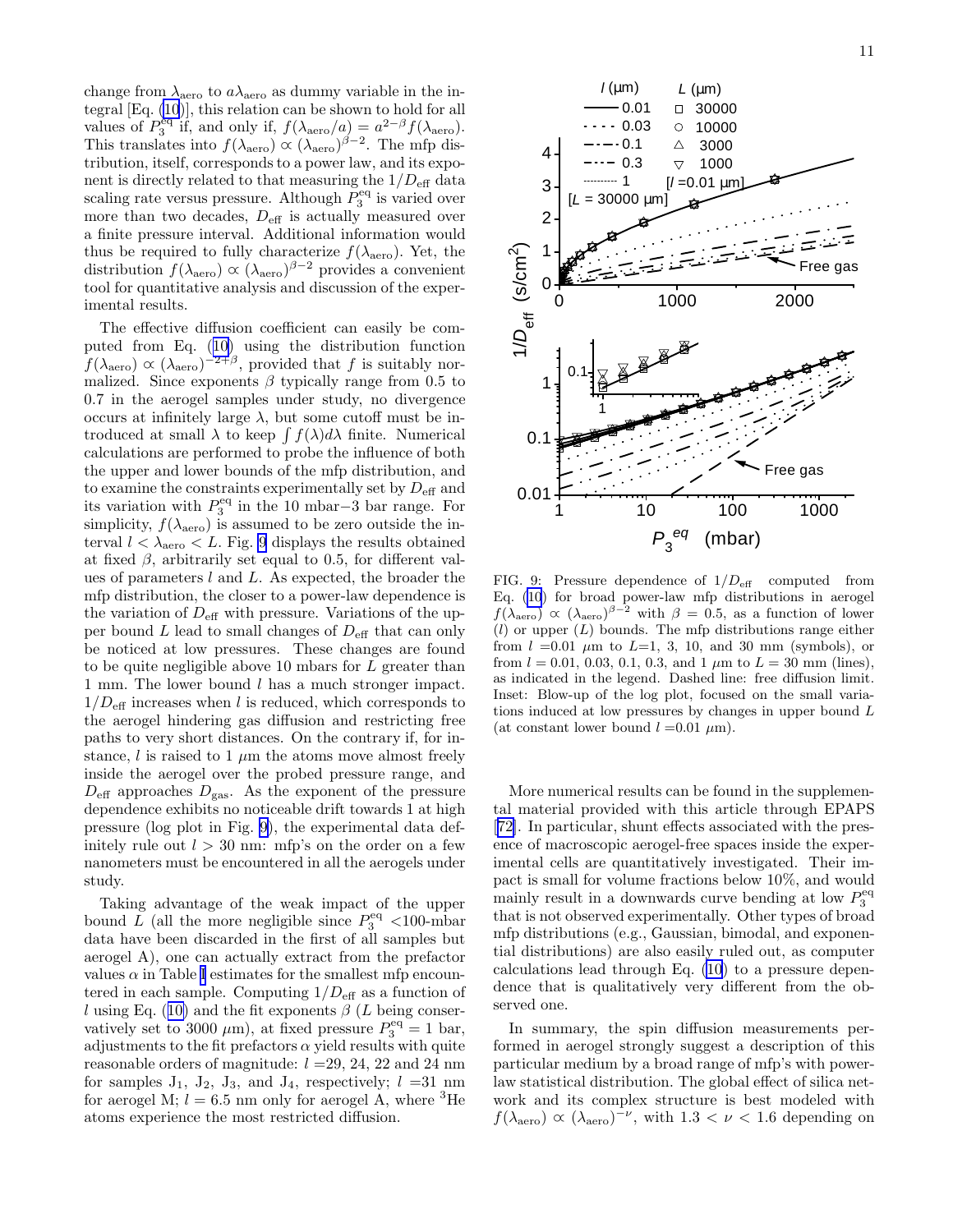the investigated aerogel sample. Data analysis indicates that these distributions must extend at least from less than 30 nm to more than hundreds of micrometers.

### C. Comparison with other studies

To our best knowledge, there is no comparable quantitative study of gas (self-)diffusion in aerogels[[73\]](#page-19-0). Restricted gas diffusion has been reported in a recent attempt to probe aerogel pore-structure with imaging and spectroscopy NMR techniques using thermally polarized  $129$ Xe gas [\[74](#page-19-0), [75\]](#page-19-0). A 3-fold decrease of the Xe diffusion coefficient is observed for pressures ranging from 1 to 30 bars, in several small specimens of unspecified origin and nominal characteristics. Other dense probe fluids can also be used to probe silica aerogels, e.g., water [\[76](#page-19-0)] or methanol [\[77](#page-19-0)]. But liquid phase NMR involves much shorter relaxation times and the quantitative analysis of the attenuation data is much less straightforward (spinspin or spin-lattice relaxation processes must be taken into account[[77\]](#page-19-0)). Most reported 'gas diffusion' measurements [\[73](#page-19-0)] are gas phase studies that actually consist in transport measurements (permeametry), with assessment of gas flow through virgin [\[78](#page-19-0), [79](#page-19-0), [80, 81\]](#page-19-0) or partially densified [\[80](#page-19-0), [82](#page-19-0), [83](#page-19-0)] aerogels. In this case, a mean pore size of the interconnected open network is usually inferred from measured flow rates of gas through the pores using a suitable geometrical model of the open system.

Flow measurements actually provide information about the structure of the porous matrix in the Knudsen regime, i.e., at low enough pressure, when free molecular diffusion dominates. The gas-flow conductance then becomes pressure independent, and it is solely determined by the cumulative effect of collisions on the silica walls [[83, 84](#page-19-0), [85](#page-19-0), [86\]](#page-19-0). The standard capillary-bundle model for porous media appears to give an acceptable description of both static or dynamic flow experiments in aerogel [[78, 79, 80](#page-19-0), [82\]](#page-19-0). Using a tortuosity coefficient  $\tau$  to account for the pore morphology and connectivity of the pore network, the diffusion coefficient is written as  $D_{\text{eff}} = D_{\text{Kn}}/\tau$ with reference to the Knudsen diffusion coefficient  $D_{\text{Kn}}$  in straight parallel, non-overlapping cylindrical pores of infinite length. In this model  $D_{\text{Kn}} = v\phi/3$ , where the tube diameter  $\phi$  is equal to the characteristic size of the real pore structure under consideration (e.g., the hydraulic diameter, or mean intercept length). The  $\phi$  values derived from these molecular flow measurements range from 10 to 50 nm, in agreement with the hydraulic diameters computed from standard stereology:  $\phi = 4\epsilon/\rho\Sigma$  ( $\epsilon$ : porosity, ρ: density, and Σ: specific area) or the mfp's obtained from SAS measurements [\[80, 82\]](#page-19-0). And the effective diffusion lengths are 1.4 to 3 times larger than for straight line motion, due to tortuosity [\[79](#page-19-0), [80](#page-19-0)].

Extending the capillary-bundle model to the aerogels used in the present work, in the Knudsen regime one would expect diffusion coefficients on the order of  $0.6 \text{ cm}^2/\text{s}$  for samples of both type A and J, since the

hydraulic diameters computed from their commercially specified specific areas and densities are quite comparable for these two  $(\phi=127 \text{ and } 116 \text{ nm}, \text{ respectively}).$ The large differences in  $D_{\text{eff}}$  experimentally observed by NMR at all pressures, in the two types of aerogel, suggest that either (1) the effective pore size derived from the capillary-bundle model suited for the analysis of flow measurements is not relevant to characterize the influence of the complex ramified silica network on pure selfdiffusion in the gas, or (2) the structure of the aerogel matrix in the high porosity samples under study is very different from that of most aerogels used in the abovequoted references.

In several experiments, the Knudsen regime is reported to be reached for average gas pressures typically below 1 bar for aerogel densities ranging from 0.1 to 2.2  $\rm g/cm^3$ [[80, 82\]](#page-19-0). However, a clear transition from molecular to viscous flow has once been observed around 150 mbars in a  $0.28\text{-}g/cm^3$  sample (yet, the authors computed an effective pore radius on the order of 19  $\mu$ m, using a modified capillary-bundle model)[[78\]](#page-19-0). Moreover, a similar observation can be found in one recent systematic study devoted to samples from an aerogel monolith grown with comparably high porosity (density  $0.06 \text{ g/cm}^3$ ; area  $800 \pm 30$  $800 \pm 30$  $800 \pm 30$  m<sup>2</sup>/g) [[81\]](#page-19-0). Interestingly enough, the conclusion drawn from flow measurements performed in that study is that "the absence of any clear break (in the transition from diffusive to viscous flow) supports the assumption of a continuous distribution of pores sizes within the range of mean free paths in this experiment". The experiment was actually performed with He mfp's ranging from 90 to 3.5  $\mu$ m (measurements were also repeated with N<sub>2</sub> gas, for mfp's ranging between 30 and 1  $\mu$ m, and a similar behavior has been observed). Furthermore, this analysis correlated with an intriguing "significant pore volume (detected) throughout the measuring range of the instrument from 2 to 200 nm" (by nitrogen desorption isotherm technique) [\[81](#page-19-0)]. Hence, the upper and lower boundaries of the continuous pore size distribution assumed for the high porosity aerogel specimens investigated in Ref.[[81\]](#page-19-0) are quite comparable to those derived in the present NMR work for <sup>3</sup>He (self-)diffusion mfp's, using the power-law distribution model presented in Section [V B.](#page-10-0)

### VI. CONCLUSION AND PROSPECTS

In summary, laser optical pumping has been combined with low field NMR to nondestructively probe high porosity aerogel samples, by spin-echo diffusion measurements with hyperpolarized <sup>3</sup>He gas. Analysis of the diffusion data has been based on a statistical description of the gas motion inside the solid matrix. Restricted diffusion has been related to <sup>3</sup>He mfp changes induced by interactions between the probe atoms and the sparsely distributed silica strands, a gas kinetics approach particularly suited to the widely open aerogels under study. The experimental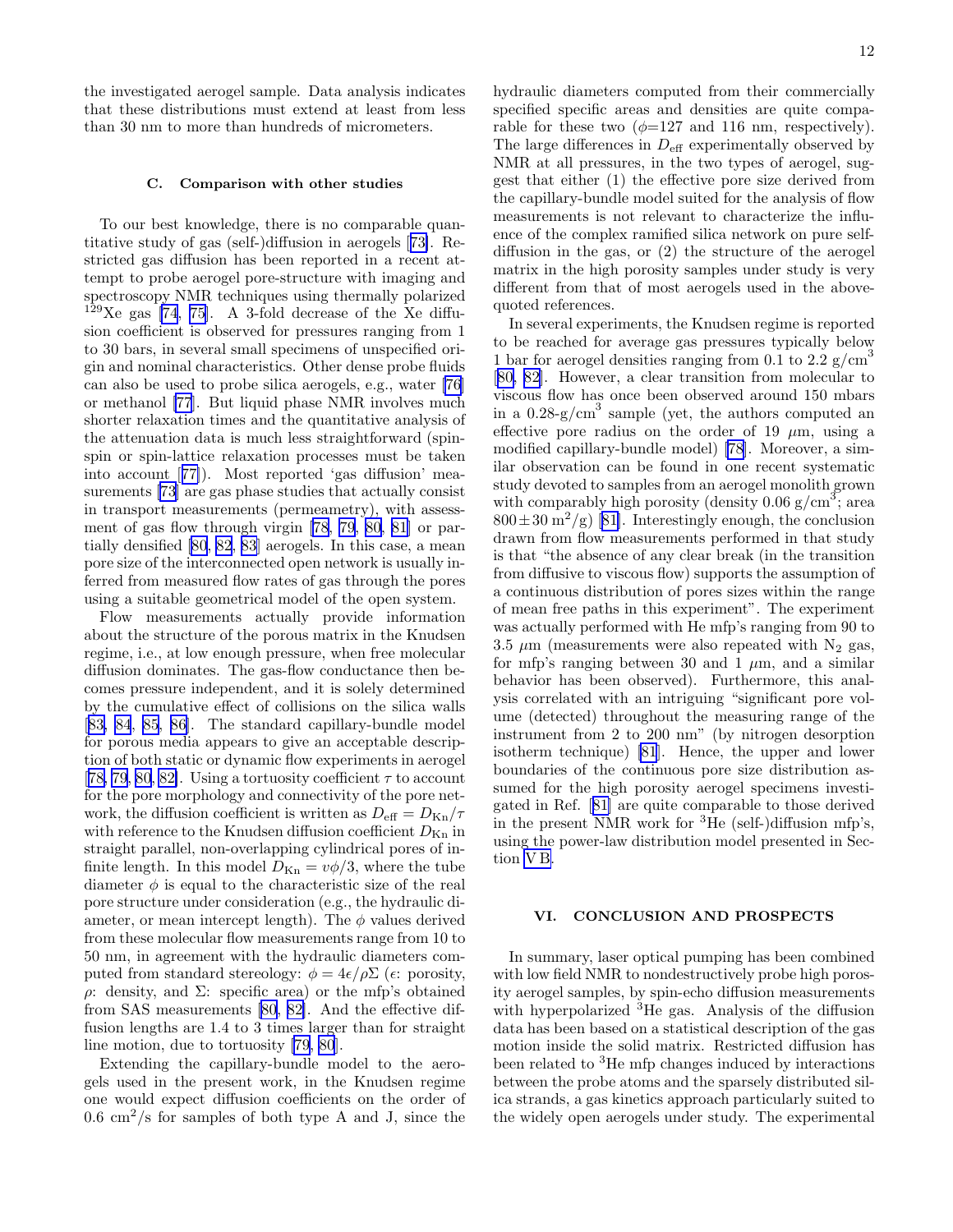findings are satisfactorily accounted for, assuming broad mfp's distributions inside the aerogels with ranges and power-law probability weights that are determined from the pressure dependence of the measured effective diffusion coefficients.

The conclusions drawn from our study support the idea that these high porosity aerogels are not well-defined systems. It may hence contribute to cast doubt on simple models and interpretations of low-temperature physics experiments, and fosters the growing concern that they may not be ideal host media when high control of induced confinement and disorder is required. Moreover, some aspects of the methodology and experimental techniques that have been used may be directly applied, or extended, to a variety of other porous systems, as follows.

In our work, a buffer gas  $(N_2)$  has been used to slow down <sup>3</sup>He diffusion in the aerogel void spaces, and to achieve a significant increase of the pressure measurement range. This is applicable in all systems where the gas pressure cannot be increased ad libitum. For instance, diffusion imaging of inhaled hyperpolarized <sup>3</sup>He gas is currently used to observe in human lungs spatial variations of alveolar size related to physiology [[36,](#page-18-0) [87](#page-19-0)], posture [\[88](#page-19-0)], respiratory conditions[[89\]](#page-19-0), or disease[[89, 90](#page-19-0), [91\]](#page-19-0). Operation at atmospheric pressure being mandatory in vivo, mixing with biologically inert heavy buffer gases may be advantageously used to enhance contrast for such studies (e.g.,  $SF_6$  decreases the <sup>3</sup>He diffusion coefficient by a factor up to 4 at 1 bar, depending on dilution) but also, more generally, to reduce diffusion-weighted attenuation by encoding gradients for improved SNR sensitivity and image quality [\[92\]](#page-19-0).

Using hyperpolarized <sup>3</sup>He, we have been able to probe our aerogel samples over a very broad range of diffusion lengths with the same measurement technique. This provides a powerful alternative to standard NMR approaches, often limited by technical aspects (e.g., acquisition rates, gradient amplitudes or ramping times), provided that the pressure can be directly varied by several orders of magnitude in the porous medium. Application to denser silica aerogels is straightforward, but may be considered as well for other rigid porous systems allowing fast gas diffusion. For instance, diffusion measurements could be considerably extended in vitro, using fixed lungs with preserved air spaces [\[92](#page-19-0)], to bridge the gap between conflicting in vivo lung investigations performed on time scales ranging from a few milliseconds to tens of seconds (using gradient echo [\[89](#page-19-0), [90](#page-19-0)], spin echo [[35\]](#page-18-0) and spin tagging[[93, 94](#page-19-0)] techniques), and to clear up the link between <sup>3</sup>He NMR data and airways structural characteristics[[95, 96, 97](#page-19-0)].

Laser polarization of the probe gas actually yields high SNRs to perform highly accurate NMR measurements in a variety of model systems (single pores[[56, 98\]](#page-19-0), rocks [[99\]](#page-19-0) or packed glass beads [\[99,](#page-19-0) [100](#page-20-0)]). The technique yet requires that a sufficiently large nuclear polarization is preserved inside the porous medium. This potentially limits the type of materials that can be probed, at least

in the static mode operated here. However, for materials with moderately low specific relaxation times, continuous flow techniques can be used to maintain a suitable stationary magnetization, through replenishment by freshly polarized gas. Most demonstrations involve hyperpolarized xenon gas so far[[100, 101\]](#page-20-0), but flow measurements are also very easy to perform with the compact <sup>3</sup>He gas production system described in Section [II C.](#page-4-0)

Finally, a specific interest of operation at low magnetic field may be emphasized. Interpretation of NMR diffusion data is known to crucially depend on adequate background gradient compensation, but also on the predominance of applied gradients over internal ones. In our work, local-field inhomogeneities due to the aerogel matrix were irrelevant for the analysis of the measurements. But NMR studies with hyperpolarized gas are highly sensitive, and they may equally reveal weak bulk magnetic susceptibility effects (e.g., the influence of glass containers at high field [\[31\]](#page-18-0)) or artifacts generated by dominant susceptibility-induced field gradients (e.g., in ventilation imaging at 1.5 T [\[33](#page-18-0), [34](#page-18-0)]). Operation at low or ultralow field can be very helpful to separate the effects of applied and local gradients for improved quantitative understanding in complex porous systems, as recently demonstrated in lungs [\[35](#page-18-0), [36](#page-18-0), [87](#page-19-0)].

### Acknowledgments

Sample M has been kindly prepared for us by Norbert Mulders in Moses Chan's laboratory at Pennstate University. Similar custom-made aerogels are used for lowtemperature experiments at UPenn, Cornell and Northwestern Universities, and several other places. Samples A and J1−J<sup>4</sup> have been provided by Georg Eska, Bayreuth University.

### Supplemental material: EPAS Document E-JCPSA6-123-034528[[72](#page-19-0)]

All the notations used in this supplemental material are those introduced in the related article.

The first section investigates the effects of macroscopic void (aerogel-free) spaces present in the experimental volumes on the NMR diffusion measurements with hyperpolarized <sup>3</sup>He gas. The probe atoms are strongly confined inside the aerogel, but diffuse freely (hence, much faster) in these void spaces. If the contribution of such diffusion "shunts" to the spin-echo attenuation is significant, the global effective coefficient  $D_{\text{eff}}$  extracted from the NMR data must differ from that of the bulk aerogel. Shunt effects are quantitatively assessed, and discussed as a function of the volume fraction of open void spaces.

The second section provides examples of computed effective diffusion coefficients in bulk aerogel, for a few kinds of broad mfp distributions. Results are successively presented for Gaussian, bimodal, and exponential distri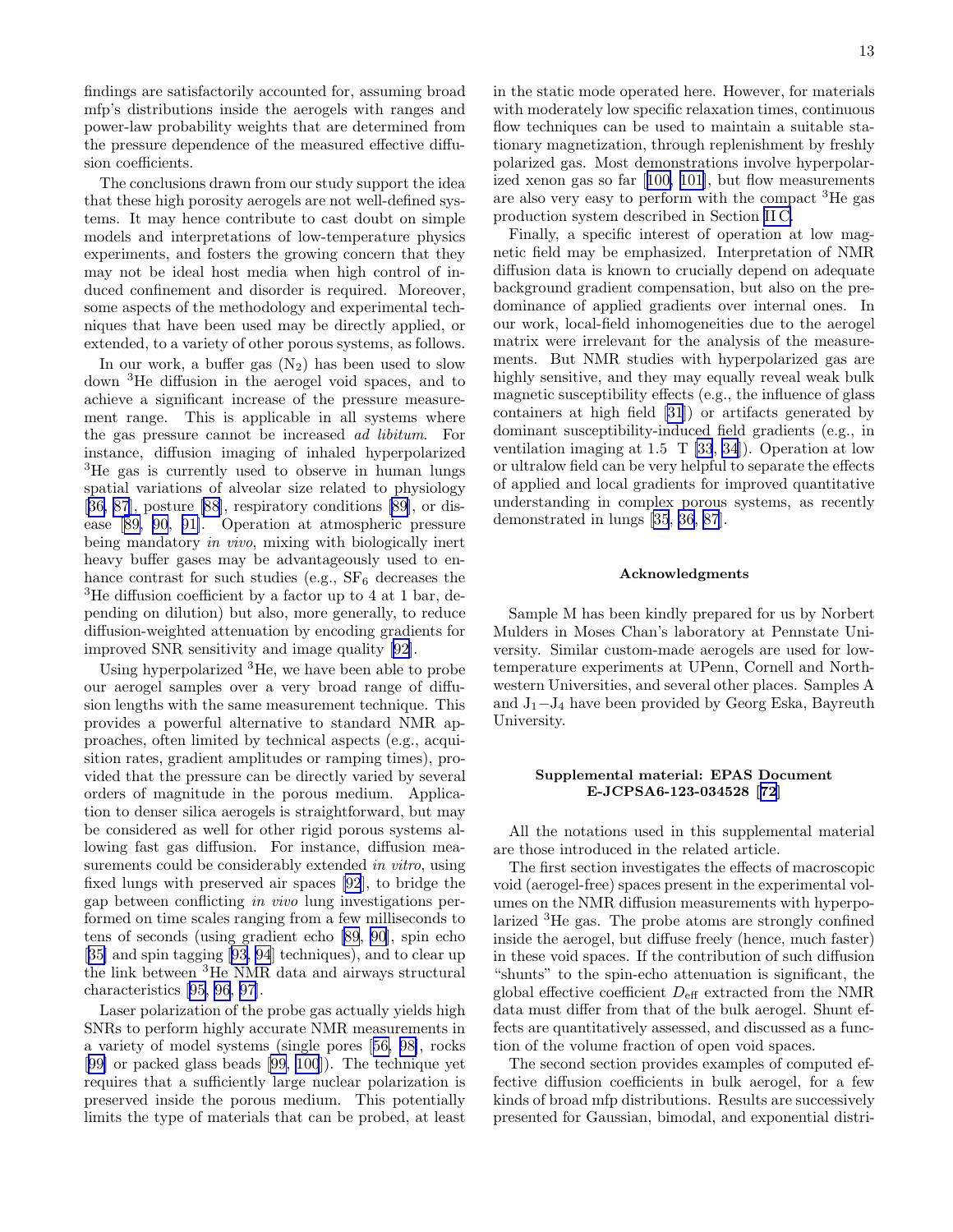butions. They contrast strongly with those obtained with the power-law distributions used in the article, that satisfactorily describe the experimental diffusion data.

### A. Shunt effects

Experimentally, the void spaces open to <sup>3</sup>He diffusion may be large cracks that have developed inside the aerogel samples, or gaps between the bulk material and the container walls for aerogel samples that do not fill up the whole cell volume.

A finite fraction  $x$  of the sample volume where mfp  $\lambda_{\text{aero}}$  gets infinite is introduced to describe such a macroscopic "aerogel-free" region of space, where the atoms are free to move. As in Section V-B of the related article, fast exchange is assumed between this region and the bulk aerogel, leading to an effective diffusion coefficient that can be written as:

$$
D_{\text{eff}} = (1 - x) \int \frac{f(\lambda_{\text{aero}}) \mathcal{D}_3 D_{\text{aero}}(\lambda_{\text{aero}}) d\lambda_{\text{aero}}}{\mathcal{D}_3 + D_{\text{aero}}(\lambda_{\text{aero}}) P_3^{\text{eq}}} + x \frac{\mathcal{D}_3}{P_3^{\text{eq}}}.
$$
\n(S-1)

Fig. 10 shows the variations of  $1/D_{\text{eff}}$  with the void fraction  $x$ , for a fixed mfp distribution in aerogel (ranging from 10 to 30 mm, with  $\beta = 0.5$ ). For all pressures, triv-



FIG. 10: Computed pressure dependence of  $1/D<sub>eff</sub>$  as a function of the void fraction  $x$  [Eq.  $(S-1)$ ], for a mfp distribution in aerogel  $f(\lambda_{\text{aero}}) \propto (\lambda_{\text{aero}})^{\beta - 2}$  with  $\beta = 0.5$ , ranging from  $l = 10$  nm to  $L = 30$  mm.

ially,  $D_{\text{eff}}$  increases towards  $D_{\text{gas}}$  as x increases. However, large global changes of  $1/D<sub>eff</sub>$  (i.e., of spin-echo decay times) occur only for  $x > 10\%$ . The changes induced by the void fraction are relatively larger at lower pressures. At small  $x$ , the log plot indicates that they translate into a significant downwards bending of the curves at low  $P_3^{\text{eq}}$  that is not observed experimentally. At intermediate  $x$ , the pressure dependence is strongly altered over the whole pressure range, and cannot be satisfactorily described by a single power-law variation.

In the custom-made aerogel M (grown-in sample, attached to the glass walls), the void fraction corresponding to the visually observed cracks is very likely to be extremely small. Since no significant departure from the power-law fit is observed in the data down to  $P_3^{\text{eq}}$  = 10 mbars, their actual contribution to  $D_{\text{eff}}$  is negligible.

Void spaces are larger in the commercial aerogel samples. Some have shape imperfections (e.g., small pieces of material missing on the corners, and irregular edge surfaces) that leave macroscopic open spaces with dimensions below 1 mm. All samples, irreversibly shrunken after a few pressure cycles, no longer occupy the whole volume of the containers. Conservative estimates for the volume fraction x hardly reach  $10\% - 20\%$ . The largest void fraction must be that of sample  $J_1$  (crushed sample with trapezoidal shape, already not matching its container in thickness). But, the exponent associated to the pressure dependence measured in aerogel  $J_1$  is actually smaller than those obtained in aerogels  $J_2$  and  $J_4$ , and not larger.

All this supports our belief that the measured features can trustfully be assigned to be those of bulk aerogel.

### B. Diffusion coefficients computed for various mfp distributions.

The expected pressure dependence of  $1/D_{\text{eff}}$  can easily be computed for any type of normalized mfp distribution function using Eq. (10) of the related article. The expression of the effective diffusion coefficient may be slightly modified by simple algebra (using  $P_{\text{aero}}(\lambda_{\text{aero}})$  =  $3D_3/v\lambda_{\rm aero}$ , to let the rational function of pressure and mfp involved in the integrand appear more explicitly:

$$
D_{\text{eff}} = \int \frac{f(\lambda_{\text{aero}}) \mathcal{D}_3 d\lambda_{\text{aero}}}{P_{\text{aero}}(\lambda_{\text{aero}}) + P_3^{\text{eq}}} = \frac{\mathcal{D}_3}{P_1} \int \frac{f(\lambda) \lambda \, d\lambda}{\lambda_1 + \lambda \left(P_3^{\text{eq}}/P_1\right)} \tag{S-2}
$$

where  $P_1$  is an arbitrary reference value for pressure, and  $\lambda_1 = 3\mathcal{D}_3/vP_1$  the corresponding mfp for free diffusion (e.g.,  $\lambda_1 = 399.2 \ \mu \text{m}$  at 293 K for  $P_1 = 1 \ \text{mbar}.$ Some examples are briefly discussed below (Gaussian, bimodal and exponential distributions), to show the qualitative differences between these computed pressure dependences and the experimentally observed features.

For convenience, all computed values of  $1/D_{\text{eff}}$  are discussed in terms of  $P_{\text{eff}} = \mathcal{D}_3/D_{\text{eff}}$  (the pressure of freely diffusing <sup>3</sup>He gas required to yield a diffusion coefficient value equal to  $D_{\text{eff}}$ ). Hereafter, the probing gas pressure is also simply designated by  $P_3$  (equal to the actual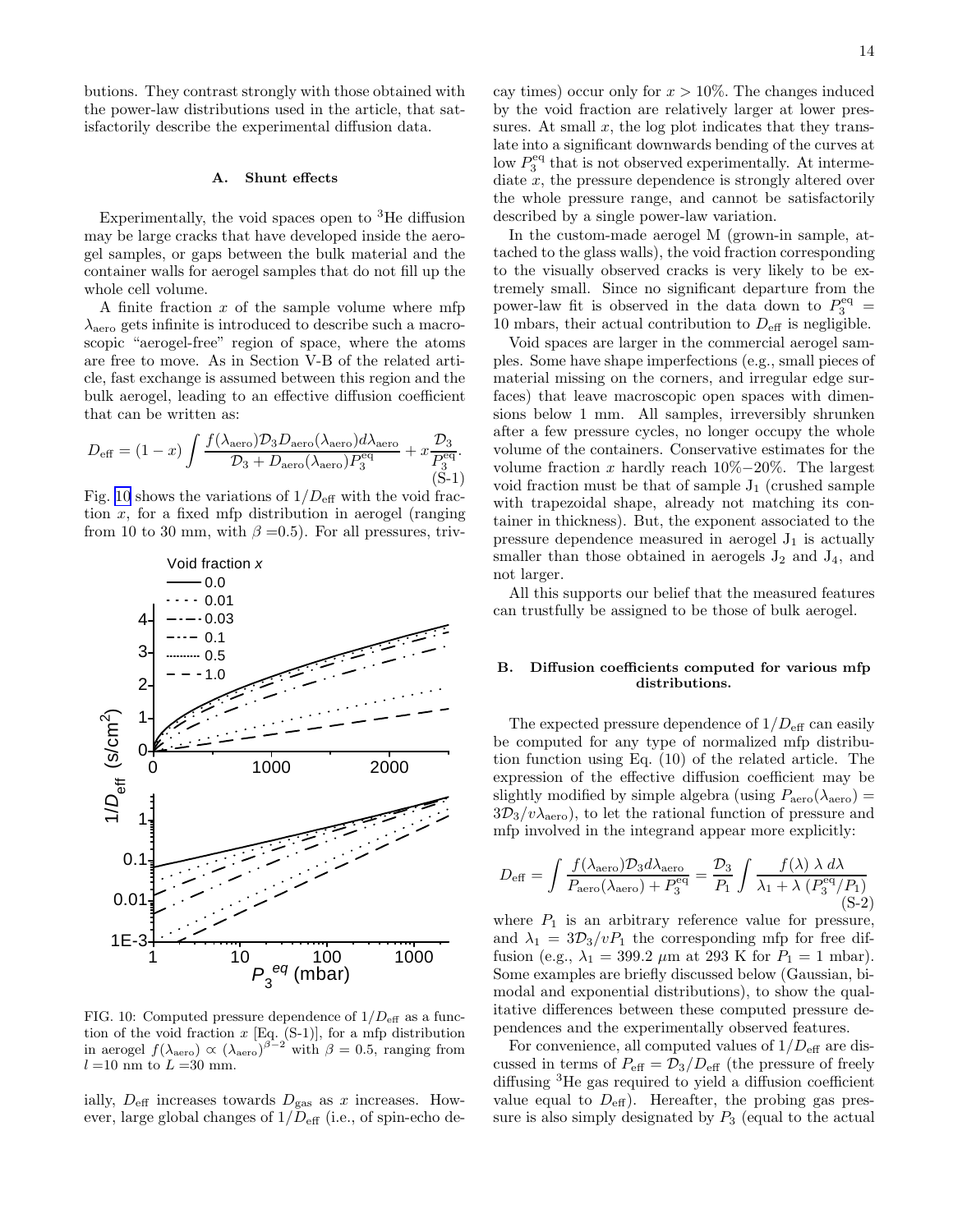pressure for pure <sup>3</sup>He gas, or to the equivalent pressure  $P_3^{\text{eq}}$  for a gas mixture as described in the text for the  ${}^{3}\text{He} - \text{N}_2$  mixtures used in the experiments).

### 1. Gaussian mfp distributions

Figs. 11 and 12 display the results obtained for Gaussian mfp distributions characterized by mean values  $\lambda_0$ and widths  $\delta \lambda$ .

A narrow Gaussian distribution leads to a variation of  $P_{\text{eff}}$  that is very similar to that described in Section V-A of the related article for a uniform medium with a single characteristic mfp  $\lambda_{\text{aero}}$  equal to  $\lambda_0$ . For instance, selected data from computations performed for various mean values  $\lambda_0$  and constant width  $\delta\lambda$  are presented in Fig. 11. The linear plot in Fig. 11 shows that, for each



FIG. 11: Broken lines: Pressure dependence of  $P_{\text{eff}} = \mathcal{D}_3/D_{\text{eff}}$ [Eq. (S-2), with  $f(\lambda) \propto \exp[-(\lambda - \lambda_0)^2/\delta \lambda^2]$ ], computed for various mean values  $\lambda_0$  (see legend) and  $\delta \lambda = 0.01 \mu \text{m}$ . Solid line: free gas data  $(P_{\text{eff}} = P_3)$ .

 $\lambda_0$ ,  $P_{\text{eff}}$  actually scales linearly with  $P_3$  with an offset value that increases as  $\lambda_0$  decreases. With  $\delta \lambda = 0.01 \ \mu \text{m}$ , over the probed pressure range, all curves can be fit by straight lines with slopes equal to 1 and offset values  $P_{\text{eff}}(0) = 3\mathcal{D}_3/v\lambda_0$  with an accuracy better than 50 ppm. The log plot in Fig. 11 therefore exhibits, for each value of  $\lambda_0$ , a crossover from the free gas behavior (solid line) at high pressure, to a plateau at low pressure (where the mfp for free diffusion becomes so large that the effective mfp is just that imposed by the aerogel,  $\lambda_0$ ). This crossover occurs when the mfp  $\lambda_{^3\text{He}}$  for gas collisions becomes comparable to  $\lambda_0$  (i.e., around  $P_3 = 3\mathcal{D}_3/v\lambda_0$ ).

The crossover region typically extends over one decade in pressure.

The influence of the width  $\delta\lambda$  is depicted in Fig. 12, where  $\lambda_0$  is kept constant and  $\delta\lambda$  is varied ( $\lambda_0 = 0.3 \ \mu \text{m}$ ;  $\delta\lambda = 0.01$  to 30  $\mu$ m). The impact of the Gaussian width



FIG. 12: Broken lines: Pressure dependence of  $P_{\text{eff}} = \mathcal{D}_3/D_{\text{eff}}$ for Gaussian mfp distributions in aerogel [Eq. (S-2), with  $f(\lambda) \propto \exp[-(\lambda - \lambda_0)^2/\delta \lambda^2]$ , computed for various widths δλ (see legend) and constant mean value  $\lambda_0 = 0.3 \mu$ m. Solid line: free gas diffusion ( $P_{\text{eff}} = P_3$ ). Inset: Illustration of two extreme cases: broad (dashed line) and narrow (solid line) Gaussian mfp distributions. For the broad one, truncation at  $l = 0$  leads to an average mfp that is significantly higher (hence, to less restricted atomic diffusion).

is quite small as long as  $\delta \lambda \leq \lambda_0$ , and corresponds to a slight change of the effective slope (linear plot in Fig. 12: dash, dot, and dash-dot lines). A significant change occurs when  $\delta\lambda$  becomes comparable to  $\lambda_0$ , due to truncation at small  $\delta \lambda$ . This situation is qualitatively depicted by the inset in Fig. 12 that displays Gaussian distribution profiles for  $\delta \lambda \ll \lambda_0$  (solid line) and for  $\delta \lambda > \lambda$  (dashed line). For a further increase of the Gaussian width, the impact becomes more significant since much larger mfp's are reached (looser spatial confinement of the atoms), and a strong offset decrease is observed for  $\delta \lambda \gg \lambda_0$ (linear plot in Fig. 12: dash-dot-dot, short dash, and short dot lines). For instance, in spite of the short mfp mean value selected here  $(\lambda_0 = 0.3 \ \mu \text{m})$ , the free-diffusion limit would nearly be recovered over the experimentally probed pressure range (i.e.,  $P_3 > 10$  mbars, and hence  $\lambda_{\rm gas}$  < 40  $\mu$ m) for  $\delta\lambda$  on the order of 30  $\mu$ m (log plot in Fig. 12).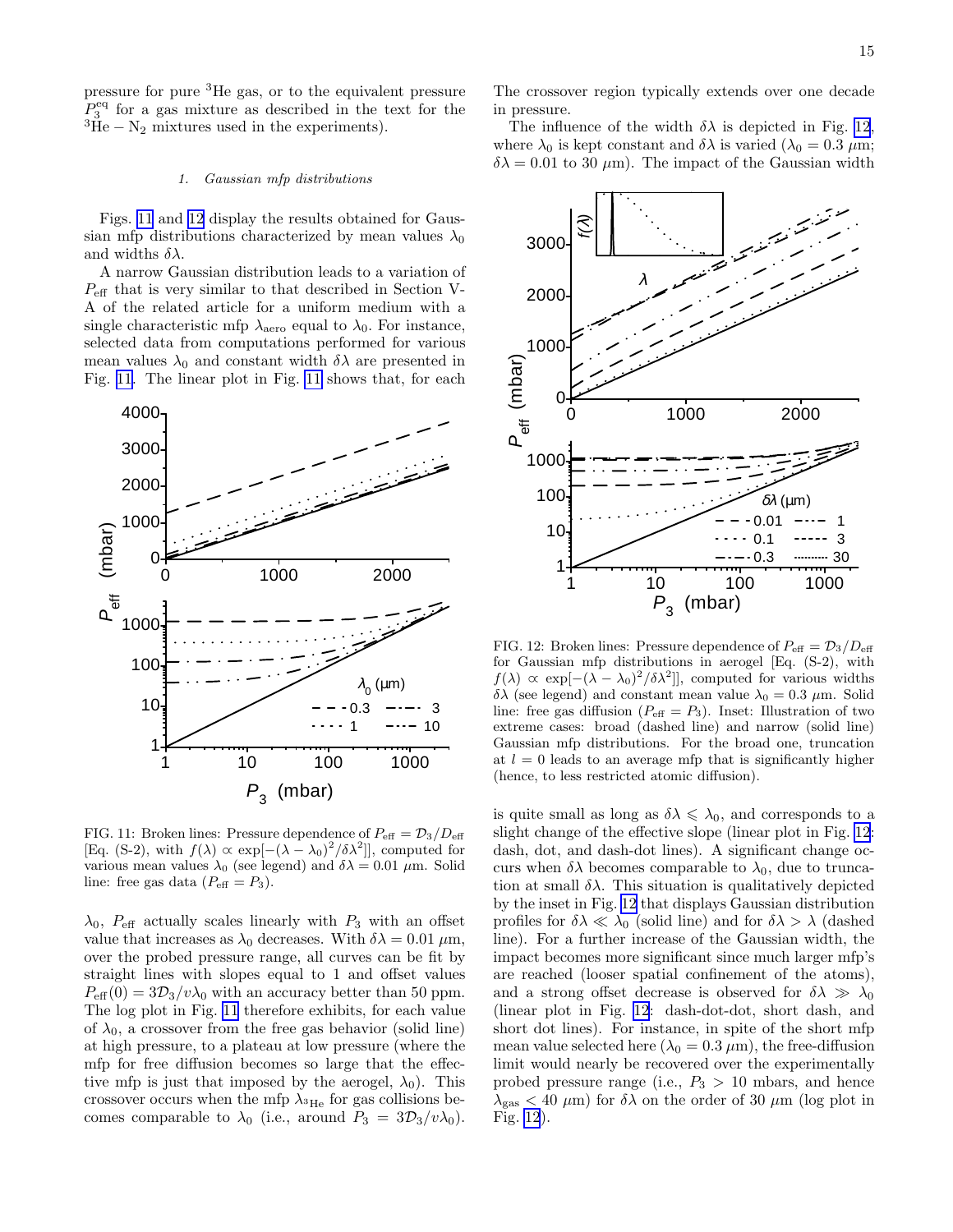<span id="page-16-0"></span>As a conclusion, whatever the choice of numerical parameters, a Gaussian distribution fails to provide a suitable pressure dependence to account for the experimental measurements.

### 2. Bimodal mfp distributions

Figs. 13 and 14 illustrate the expected behaviors for bimodal distributions that are sums of two Gaussian functions with identical amplitudes.

In Fig. 13, a narrow Gaussian distribution  $f^{(1)}(\lambda_0 =$ 50  $\mu$ m,  $\delta\lambda = 0.1 \mu$ m) is combined with another narrow Gaussian distribution (mean:  $10 \mu m$ , width:  $0.1 \mu m$ ). As



FIG. 13: Pressure dependence of  $P_{\text{eff}}$  obtained for a bimodal mfp distribution (solid line) that combines two narrow Gaussian distributions :  $\lambda_0 = 50 \mu \text{m}$ ,  $\delta \lambda = 0.1 \mu \text{m}$  (distribution  $f^{(1)}$ , dashed line), and  $\lambda_0 = 10 \,\mu\text{m}$ ,  $\delta \lambda = 0.1 \,\mu\text{m}$  (dotted line), in log plot. Inset: linear plot, for the same distributions.

expected, the dominant contribution arises from the distribution that provides access to the largest mfp's. The relative difference between the bimodal distribution and the  $f^{(1)}$  Gaussian distribution is noticeable at low pressure. The combination with the other Gaussian results in a significant offset increase (70% change), and a slight curve distortion below  $P_3 = 100$  mbars (best seen in the inset). The corresponding relative change in  $P_{\text{eff}}$  values is plotted against gas pressure in Fig. 14 (solid line). It becomes negligible as soon as the free gas mfp gets smaller than the lowest bound of the mfp distribution in aerogel.

Fig. 14 also displays results obtained for different values of the width  $\delta\lambda$  of the  $f^{(1)}$  Gaussian distribution, that remains centered around  $\lambda_0 = 50 \ \mu \text{m}$ . The relative impacts of the combination with the other Gaussian distribution can be checked to become smaller as the width  $\delta\lambda$  is increased, due to the reduced relative weight of this additional contribution (Fig. 14, broken lines).

Whatever the combination of Gaussian distributions performed, bimodal distributions can absolutely not be adjusted to match the power-law pressure dependence that is experimentally observed.



FIG. 14: Pressure dependence of the relative changes in  $P_{\text{eff}}$ for bimodal mfp distributions obtained by combination of Gaussian distributions  $f^{(1)}$  centered around  $\lambda_0 = 50 \,\mu \text{m}$  with various widths  $\delta\lambda$  (providing the reference values  $P_{\text{eff}}^{(1)}$ ), and a fixed Gaussian distribution (mean: 10  $\mu$ m, width: 0.1  $\mu$ m). Solid line:  $\delta \lambda = 0.1 \mu m$  (value identical to that used in Fig. 13). Dashed line:  $\delta \lambda = 1 \mu m$ . Dotted line:  $\delta \lambda = 10 \mu m$ .

### 3. Exponential mfp distributions

Fig. 15 displays the pressure dependences typically obtained for exponential distributions with characteristic mfp's  $\lambda_c$  ranging from 0.05 to 1  $\mu$ m (identified by distinct line styles in the graph).  $P_{\text{eff}}$  remains finite at



FIG. 15: Pressure dependence of  $P_{\text{eff}}$  for exponential mfp distributions [Eq. (S-2), with  $f(\lambda) \propto \exp(-\lambda/\lambda_c)$ ] for various characteristic mfp's  $\lambda_c$ : 0.05  $\mu$ m (dashed line), 0.1  $\mu$ m (dotted line), 1  $\mu$ m (dash-dot line), and 10  $\mu$ m (dash-dot-dot line).

very low pressures and approaches  $P_{\text{eff}}(0) = 3\mathcal{D}_3/v\lambda_c$ , the expected value for an unbounded distribution.  $P_{\text{eff}}$ also increases with pressure, but not linearly. The derivative  $dP_{\text{eff}}/dP_3$  smoothly varies between two asymptotic values: 2, at null pressure, and 1, at infinite pressure. For each  $P_{\text{eff}}$  curve, the change of local slope essentially occurs over the pressure range where the mfp for free diffusion is larger than (or equal to) the characteristic scale  $\lambda_c$  introduced by the aerogel. Beyond this limit, the gas motion is hardly limited by the solid matrix. This nearlyfree diffusion regime (linear pressure dependence with slope 1) is reached for  $P_3 \gg 40$  mbars at  $\lambda_c = 10 \mu m$ , for instance. At  $\lambda_c = 0.05 \mu m$ , the probed pressure range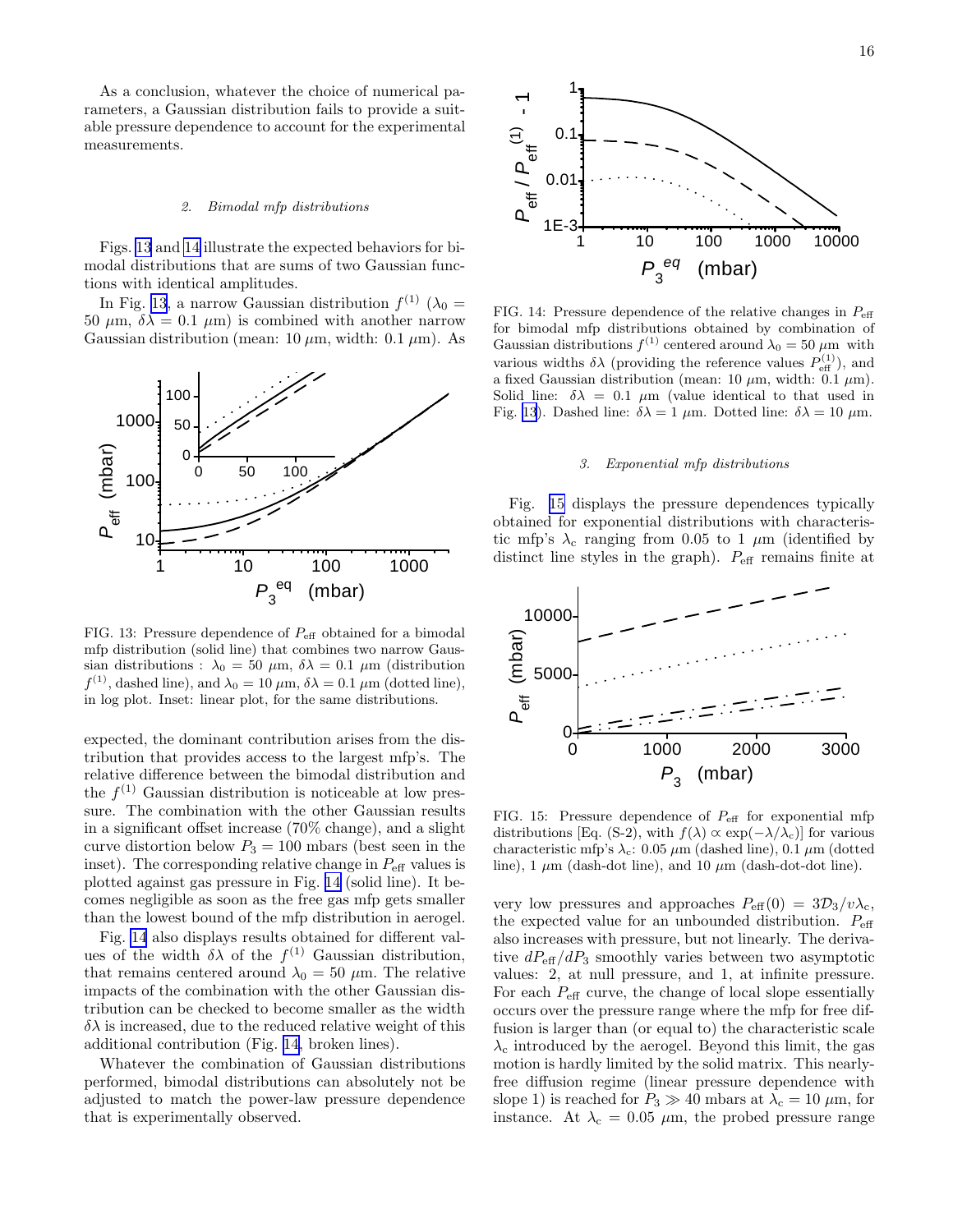must be extended to  $P_3 \gg 8$  bars to observe it (data not shown in Fig.[15](#page-16-0)).

When a lower bound  $l$  is arbitrarily set to the exponential mfp distribution, the results for  $P_{\text{eff}}$  are strongly altered (Fig.16). Since all mfp's smaller than  $l$  are re-



FIG. 16: Pressure dependence of  $P_{\text{eff}}$  for truncated exponential mfp distributions. Computations are performed for three values of the characteristic mfp  $\lambda_c$ : 0.05  $\mu$ m (dashed lines), 0.2  $\mu$ m (dotted lines), and 5  $\mu$ m (solid lines). For each  $\lambda_c$ value, three different lower bounds  $l$  are set to the mfp distribution: 0.001  $\mu$ m (squares), 0.01  $\mu$ m (circles), and 0.03  $\mu$ m (triangles).

moved from the distribution, a global reduction of effective pressure may be expected (lesser gas confinement). Quantitatively, the new value expected at zero pressure is  $P_{\text{eff}}(0) = 3\mathcal{D}_3/v(\lambda_c+l)$ , and the relative impact of the truncation rapidly increases as  $l/\lambda_c$  increases. The truncation also induces a change of the  $P_{\text{eff}}$  increase rate over the whole pressure range, related to the modification of the probability distribution. This effect depends on the lower bound values l, as shown in Fig.16 for three exponential distributions (here also, line styles vary with characteristic mfp values  $\lambda_c$ ). For instance, detailed comparison of the results obtained with lower bounds  $l = 0.01 \mu m$ (circles) and  $l = 0.03 \mu m$  (triangles), with reference to those obtained with  $l = 0.001 \mu m$  (squares) in Fig.16 yields the following results:  $1/$  The relative  $P_{\text{eff}}$  changes computed at fixed pressure, for  $P_3 = 4.8$  bars, amount to 30%, 10% and 0.5% for  $\lambda_c = 0.05, 0.2,$  and 5  $\mu$ m (respectively) with lower bound  $l = 0.01 \mu m$ . They drop to 14%, 4% and 0.2% for  $\lambda_c = 0.05, 0.2,$  and 5  $\mu$ m (respectively) with lower bound  $l = 0.03 \mu \text{m}$ . 2/ These  $P_{\text{eff}}$  changes decrease slowly, but steadily, as the gas pressure increases. From  $P_3 = 1$  mbar to  $P_3 = 10$  bars, the exhibited variation is equal to 27% with lower bound  $l = 0.01 \mu m$ , and drops to 14% with lower bound  $l = 0.03 \mu m$ , for the three  $\lambda_c$  values.

The distribution may also be truncated at large mfp's to probe the sensitivity of the diffusion coefficient to such a limit. The influence of the upper bound  $L$  remains extremely limited due to the exponentially vanishing statistical weight of the large aerogel mfp's, as long as the selected L value exceeds that of the characteristic mfp  $\lambda_c$ . Conversely, it is important for upper bounds L comparable to  $\lambda_c$ . The effective pressure at zero gas pressure depends, quite naturally, on the exponential factor  $r = \exp(-L/\lambda_c)$ , and it is expected to vary as  $P_{\text{eff}}(0) = (3\mathcal{D}_3/v\lambda_c) \times [1 + r\ln(r)/(1-r)]^{-1}$ . But  $P_{\text{eff}}$  changes must noticeably vary with gas pressure, being much larger at low pressures (restriction of atomic diffusive motion over large length scales has been lifted) than at high pressures (atom-atom scattering already sets a small mfp limit). In Fig.17, dotted lines show, for instance, the results obtained for truncated exponential distributions with  $\lambda_c = 0.5 \mu m$ , and comparable upper mfp bounds  $L$ . Symbols are used to specify



FIG. 17: Pressure dependence of  $P_{\text{eff}}$  for an exponential mfp distribution, with (broken lines) or without (solid line) truncation at large mfp's. The characteristic mfp of the distribution is  $\lambda_c = 0.2 \mu m$ . Data are computed for three upper bound L values:  $0.1 \mu m$  (squares),  $0.2 \mu m$  (circles), and  $0.5 \mu m$  (triangles).

the selected L values, that vary from 0.1 to 0.5  $\mu$ m (see caption). The  $P_3 = 1$  mbar data differ from the zero pressure expected values  $P_{\text{eff}}(0)$  by less than 0.2%, for the three  $L$  bounds. With reference to the unbounded distribution data (Fig.17, solid line), the  $P_{\text{eff}}$  increases due to the truncation vary from 4.35 (respectively: 2.39, and 1.29) at  $P_3 = 1$  mbar, to 1.48 (respectively: 1.19, and 1.04) at  $P_3 = 10$  bars, for  $L = 0.1 \mu m$  (respectively:  $L = 0.2 \mu \text{m}$ , and  $L = 0.5 \mu \text{m}$ ).

With or without truncation, exponential mfp distributions fail to provide effective diffusion coefficients that behave like the experimental ones.

In summary, for the three types of mfp distributions presented here, the computed pressure dependences exhibit features that do not correspond to the observed ones. A satisfactory description of the experimental diffusion data can only be obtained with the phenomenological power-law distributions introduced and characterized in the related article (Section V-B).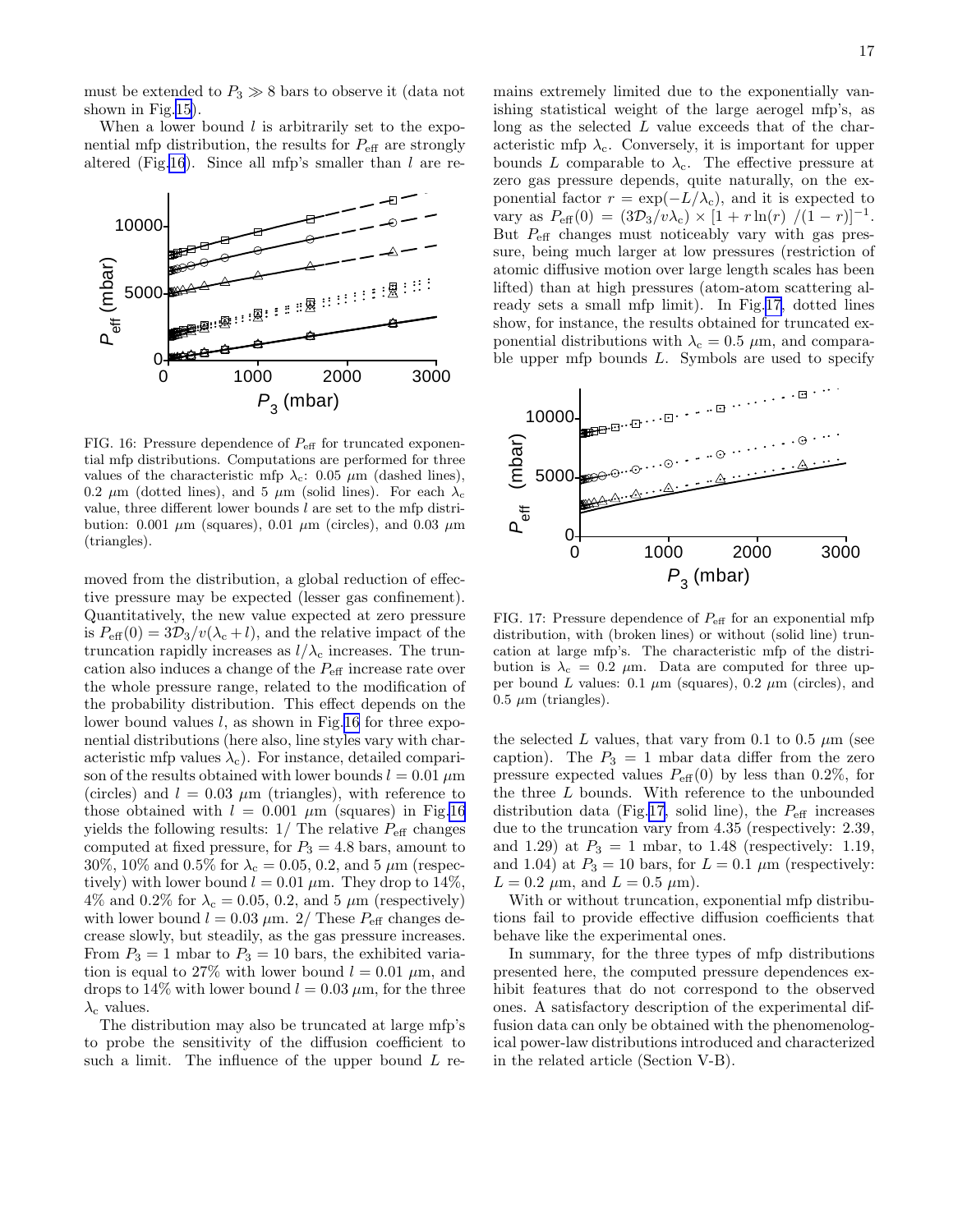- <span id="page-18-0"></span>[1] J. Fricke and T. Tillotson, Thin Solid Films 297, 212 (1997).
- [2] D. W. Schaefer and K.D. Keefer, Phys. Rev. Lett. 56, 2199 (1986).
- [3] J. Fricke, Sci. Am. 258, 68 (1988).
- [4] A.C. Pierre and G.M. Pajonk, Chem. Rev. 102, 4243 (2002).
- [5] Yu. K. Akimov, Instrum. Exp.Tech. (USSR) 46, 287 (2003).
- [6] F. Ferri, B.J. Frisken, D.S. Cannell, and P. Wiltzius, Phys. Rev. Lett. 67, 3626 (1991).
- [7] D. W. Schaefer, Rev. Phys. Appl. **50,** C4-121 (1989).
- [8] R. Vacher, T. Woignier, J. Pelous, and E. Courtens, Phys. Rev. B 37, 6500 (1988).
- [9] B. J. Frisken, F. Ferri, and D. S. Cannell, Phys. Rev. Lett. 66, 2754 (1991).
- [10] J. D. Reppy, J. Low Temp. Phys. **87,** 205 (1992).
- [11] A. P. Y. Wong, S. B. Kim, W. I. Goldburg, and M. H. W. Chan, Phys. Rev. Lett. **70**, 954 (1993).
- [12] J. V. Porto and J. M. Parpia, Phys. Rev. B 59, 14583 (1999).
- [13] M.H.W. Chan, Czech. J. Phys. **46-S6**, 2915 (1996).
- [14] G. Lawes, S. C. Kingsley, N. Mulders, and J. M. Parpia, Phys. Rev. Lett 84, 4148 (2000).
- [15] R. Hänninen and E. V. Thuneberg, Phys. Rev. B  $67$ , 214507 (2003).
- [16] J. Joon, D. Sergatskov, J. Mia, N. Mulders, and M. H. W. Chan, Phys. Rev. Lett. **80**, 1461 (1998).
- [17] J. V. Porto and J.M. Parpia, Czech. J. Phys. 46-S6, 2981 (1996).
- [18] A. Singsaas and G. Ahlers, Phys. Rev. B 30, 5103 (1984).
- [19] A. Boukenter, D. Champagnon, J. Dumas, E. Duval, J. F. Quinson, J. L. Rousset, J. Serughetti, S. Etienne, and C. Mai, Rev. Phys. Appl. 24, C4-133 (1989).
- [20] A. Hasmy, E. Anglet, M. Foret, J. Pelous, and R. Jullien, Phys. Rev. B 50, 6006 (1994).
- [21] C. Vasquez R., R. Paredes V., A. Hasmy, and R. Jullien, Phys. Rev. Lett. 90, 170602 (2003).
- [22] S. Putselyk, G. Eska, S. Abe, and K. Matsumoto, Physica B 329, 309 (2003).
- [23] G. W. Scherer, Adv. Colloid Interface Sci. 76-77, 321 (1998).
- [24] P.P. Mitra, Physica A **241**, 122 (1997).
- [25] P.T. Callaghan, Principles of Nuclear Magnetic Resonance Microscopy, Oxford University Press, NY (1995).
- [26] R.K. Mazitov, P. Diehl and R. Seydoux, Chem. Phys. Lett. 201, 543 (1993).
- [27] R. Seydoux and P. Diehl, J. Magn. Reson. Ser. A 119, 76 (1996).
- [28] M.J. Lizak, M. S. Conradi, and C.G.Frey, J. Magn. Reson. 95, 548 (1991).
- [29] D. Raftery, H. Long, T. Meersmann, P. J. Grandinetti, L. Reven, and A. Pines, Phys. Rev. Lett. 66, 584 (1991).
- [30] Y.-Q. Song, H. C. Gaede, T. Pietrass, G. A. Barrall, G. C. Chingas, M. R. Ayers, and A. Pines, J. Mag Reson.. A 115, 127 (1995).
- [31] B. Saam, N. Drukker, and W. Happer, Chem. Phys. Lett. 263, 481 (1996).
- [32] C.H. Tseng, G.P. Wong, V.R. Pomeroy, R.W. Mair, D.P. Hinton, D. Hoffman, R.E. Stoner, F.W. Hersman,

D.G. Cory, and R.L. Walsworth, Phys. Rev. Lett. 81, 3785 (1998).

- [33] M. Salerno, T. A. Altes, J. P. Mugler III, M. Nakatsu, H. Hatabu, and E. E. de Lange, Eur. J. Radiology 40, 33 (2001).
- [34] E. J. R. van Beek, J. M. Wild, H.-U. Kauczor, W. Schreiber, J. P. Mugler III, and E. E. de Lange, J. Magn. Reson. Imaging 20, 540 (2004).
- [35] E. Durand, G. Guillot, L. Darrasse, G. Tastevin, P.-J. Nacher, A. Vignaud, D. Vatollo, and J. Bittoun, Magn. Reson. Med. 47, 75 (2002).
- [36] C. P. Bidinosti, J. Choukeife, P.-J. Nacher, and G. Tastevin, J. Magn. Reson. 162, 122 (2003). A slightly inaccurate numerical prefactor has been given for <sup>3</sup>He in Table B.1. The temperature fit in the 200-400K range actually gives  $\mathcal{D}_3 = 1.967 \times (T/300)^{1.71}$  atm  $\times \text{ cm}^2/\text{s}$ . The diffusion coefficient for isotopic mixtures must be accordingly modified:  $\mathcal{D}_{3-4}$  = 1.840 ×  $(T/300)^{1.71}$ atm  $\times$  cm<sup>2</sup>/s. Also, consequently, in G. Tastevin, et al, Physica B 329-333, 303 (2003), the correct values of the diffusion coefficients at 1 mbar and 293 K are  $D_3^1 = 1914$  cm<sup>2</sup>/s for <sup>3</sup>He, and  $D_{N2}^1 = 790$  cm<sup>2</sup>/s for <sup>3</sup>He in N<sub>2</sub> (a 1% and 1.4% change, respectively, due to the combined former errors in  $\mathcal{D}_3$  and pressure units).
- [37] G. Tastevin, P.J. Nacher, and G. Guillot, Physica B 284-288, 291 (2000).
- [38] G. Tastevin, P.J. Nacher, and G. Guillot, J. Low Temp. Phys. 121, 773 (2000).
- [39] G. Guillot, P.J. Nacher, and G. Tastevin, Magn. Reson. Imaging 19, 391 (2001).
- [40] D. Candela and N. Kalechofsky, J. Low Temp. Phys. 113, 351 (1998).
- [41] T. M. Tillotson, L. W. Hrubesh, and I. M. Thomas, Mater. Reson. Soc. Symp. Proc. 121, 685 (1988).
- [42] J.V. Porto, PhD thesis: "Superfluid  ${}^{3}He$  in aerogel", Cornell University, 1997 (unpublished).
- [43] T. M. Haard, G. Gervais, R. Nomura, and W. P. Halperin, Physica B 329-333, 289 (2003).
- [44] K. J. McElroy, K. S. White, H. M. Bolzer, and C. M. Gould, Physica B 329-333, 318 (2003).
- [45] Poly-(methyl methacrylate) is a common clear plastic, marketed under Plexiglas (Rohm and Haas, Philadelphia PA, USA) or Lucite (Lucite International, Southampton, UK) brand names, for instance.
- [46] S. Meiboom and D. Gill, Rev. Sci. Instrum. 29, 688 (1958).
- [47] P.-J. Nacher, G. Tastevin, X. Maitre, X. Dollat, B. Lemaire and J. Olejnik., Eur. Radiol. 9, B18 (1999).
- [48] B. Saam, W. Happer and H. Middleton, Phys. Rev. A 52 862 (1995).
- [49] J. Choukeife, X. Maitre, P.J. Nacher, and G. Tastevin, Magn. Reson. Mater. Phys, Biol. and Med. 15-S1, 201 (2002).
- [50] B. Pütz, D. Barsky, and K. Schulten, J. Magn. Reson. 97, 27 (1992).
- [51] P. T. Callaghan, A. Coy, L.C. Forde, and C.J. Rofe, J. Magn. Reson., Ser. A 101, 347 (1993).
- [52] Y.-Q. Song, B.M. Goodson, B. Sheridan, T.M. de Swiet, and A. Pines, J. Chem. Phys. 108, 6233 (1998).
- [53] R.C. Wayne and R.M. Cotts, Phys. Rev. 151, 264 (1966).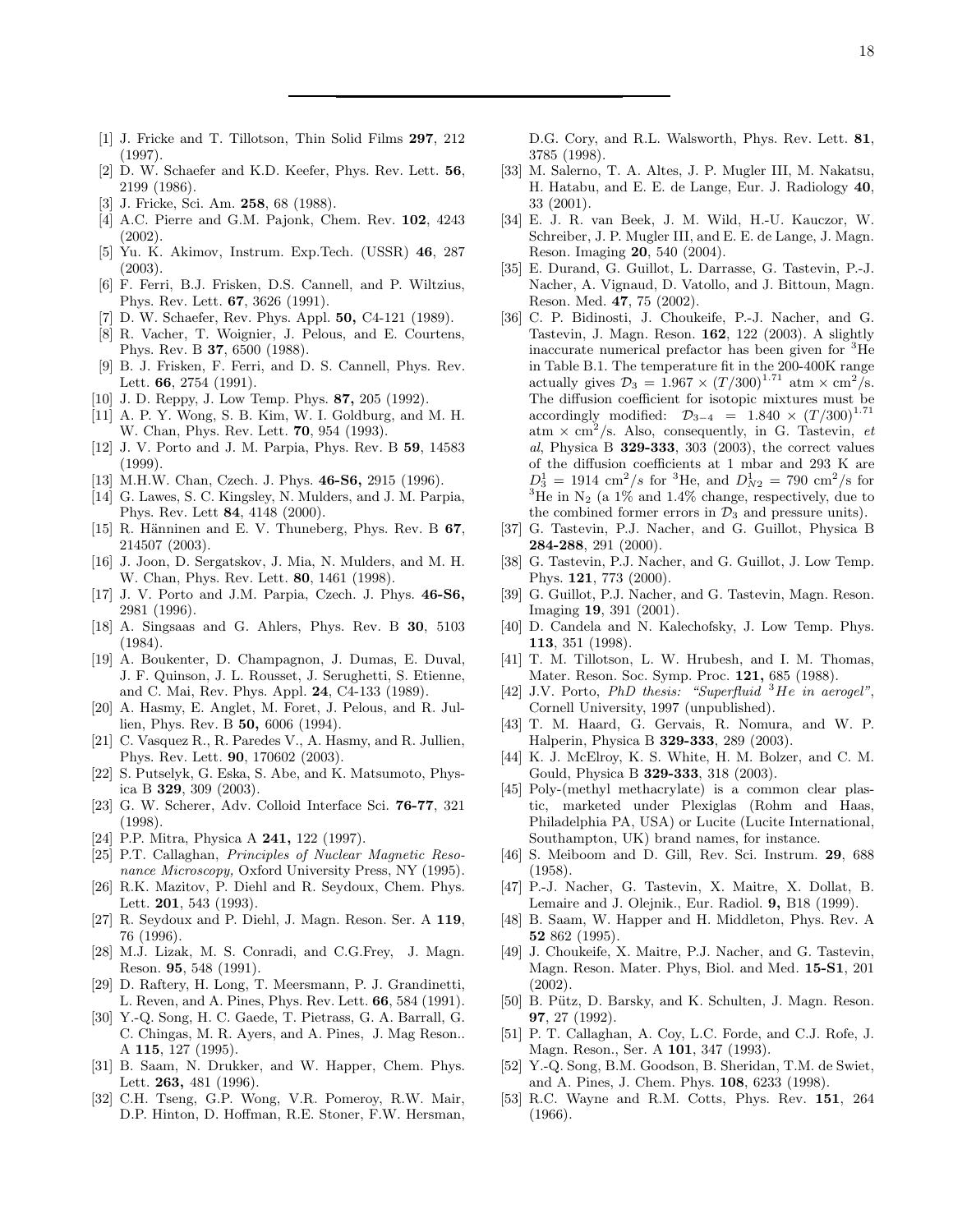- <span id="page-19-0"></span>[54] T.M. de Swiet and P. N. Sen, J. Chem. Phys. 100, 5597  $(1994);$
- [55] M.D. Hürlimann, K.G. Kelmer, Y.M. de Swiet, P.N. Sen, and C.H. Sotak, J. Magn. Reson. Ser. A 113, 260 (1995)
- [56] M.E. Hayden, G. Archibald, K.M. Gilbert, and C. Lei, J. Magn. Reson. 169, 313 (2004).
- [57] N.R. Newbury, A.S. Burton, G.D. Cates, W. Happer, and H. Middleton, Phys. Rev. A 48, 4411 (1993).
- [58] W.A. Fitzsimmons, L.L. Tankersley, and G.K. Walters, Phys. Rev. 179, 156 (1969).
- [59] W. Heil, H. Humblot, E. Otten, M. Schaffer, R. Surkau, and M. Leduc, Phys. Lett. A 201, 337 (1995).
- [60] R.E. Jacob, B. Driehyus, and B. Saam, Chem. Phys. Lett. 370, 261 (2003).
- [61] P.-J. Nacher and G. Tastevin, to be published.
- [62] T.R. Gentile, D.R. Rich, A.K. Thompson, W.M. Snow, and G.L. Jones, J. Res. Natl. Inst. Stand. Technol. 106, 709 (2001).
- [63] W. Heil, J. Dreyer, D. Hofmann, H. Humblot, E. Lelievre-Berna, and F. Tasset, Physica B 267-268, 328 (1999).
- [64] W. Heil, private communication; J. Schmiedeskamp et al, to be published.
- [65] R.E. Jacob, S.W. Morgan, B. Saam, and J.C. Leawoods, Phys. Rev. Lett. 87, 143004 (2003).
- [66] R.E. Jacob, J. Teter, B. Saam, W.C. Chen, and T.R. Gentile, Phys. Rev. A 69, 021401(R) (2004).
- [67] E. Stejskal and J. Tanner, J. Chem. Phys. 42, 288(1965).
- [68] L. van der Weerd, F.J. Vergeldt, P.A. de Jager, and H. Van As, Magn. Reson. Imaging 18, 1151 (2000).
- [69] Our computed  $\mathcal{D}_3$  value [\[36](#page-18-0)] has been confirmed by a very recent precise NMR measurement with hyperpolarized gas, reported in Ref. [56]:  $0.140(6)$  m<sup>2</sup>/s for pure  ${}^{3}$ He gas at 296 K and 1.00 torr, in perfect agreement with  $D_{\text{gas}} = 1.967 \times (296/300)^{1.71} \times 760 = 0.1461 \text{ m}^2/\text{s}.$
- [70] L. Darrasse, G. Guillot, P.-J. Nacher, and G. Tastevin, C.R. Acad. Sci. Paris 324, 691 (1997).
- [71] The relevant mfp  $\lambda$  is computed from the diffusion coefficient:  $D = v\lambda/3$ . In the particular case of self-diffusion in a single gas,  $\lambda$  is twice the usual collisional mfp, as defined from molecular diameter or obtained from other transport coefficients such as viscosity or heat conduction (see, e.g.: J. Jeans, An introduction to the kinetic theory of gases, Cambridge University Press, 1948, pp. 207-210). In pure <sup>3</sup>He,  $\lambda$  is thus equal to 400  $\mu$ m at 1 mbar for free gas diffusion at 293 K .
- [72] See EPAS Document E-JCPSA6-123-034528 for plots and discussion of the pressure dependence obtained for  $D_{\text{eff}}$  when aerogel-free spaces are taken into account, or when other types of mfp distributions in aerogel are used. This document can be reached via a direct link in the online article's HTML reference section or via the EPAPS homepage (http://www.aip.org/pubservs/epaps.html).
- [73] In the literature, experiments similar to ours would sometimes be presented as 'self-diffusion' measurements (here, performed in a confined geometry), because atoms just move with thermal velocities. They are, hereby, explicitly opposed to the so-called gas 'diffusion' measurements where atoms diffuse in response to a pressure gradient, that is applied across the porous sample. In this very common type of measurements, an

additional drift velocity is imposed to the atoms by the pressure-driven motion.

- [74] D. M. Gregory, R. E. Gerald II, and R. E. Botto, J. Magn. Reson. 131, 327 (1998).
- [75] D. M. Gregory and R. E. Botto, Appl. Spectrosc. 57, 245 (2003).
- [76] D. P. Gallegos, D. M. Smith, and C. J. Brinker, J. Colloid Interface Sci. 124, 186 (1988).
- [77] W. Behr, A. Haase, G. Reichenauer, and J. Fricke, J. Non-Cryst. Solids 225, 91 (1998).
- [78] C. Stumpf, K. von Gaessler, G. Reichenauer, and J. Fricke, J. Non-Cryst. Solids 145, 180 (1992).
- [79] S. Satoh, I. Matsuyama, and K. Susa, J. Non-Cryst. Solids 190, 206 (1995).
- [80] G. Reichenauer, C. Stumpf, and J. Fricke, J. Non-Cryst. Solids 186, 334 (1995).
- [81] B. Hosticka, P. M. Norris, J. S. Brenizer, and C. E. Daitch, J. Non-Cryst. Solids 225, 293 (1998).
- [82] I. Beurroies, D. Bourret, R. Sempéré, L. Duffours, and J. Phalippou, J. Non-Cryst. Solids 186, 328 (1995).
- [83] A. Hasmy, I. Beurroies, D. Bourret, and R. Jullien, Europhys. Lett. 29, 567 (1995).
- [84] P. Levitz, J. Phys.Chem. 97, 3813 (1993).
- [85] A. Hasmy, N. Olivi-Tran, and R. Jullien, J. Phys.: Condens. Matter 10, 4947 (1998).
- [86] A. Hasmy and N. Olivi-Tran, Phys. Rev. E 59, 3012 (1999).
- [87] C. P. Bidinosti, J. Choukeife, G. Tastevin, A. Vignaud, and P.-J. Nacher, Magn. Reson. Mater. Phys, Biol. and Med. (MAGMA) 16, 255 (2004).
- [88] S. Fichele, N. Woodhouse, A.J. Swift, Z. Said, M.N.J. Paley, L. Kasuboski, G.H. Mills, E.J.R. van Beek, and J.M. Wild, J. Magn. Reson. Imaging 20, 331 (2004).
- [89] M. Salerno, E.E. de Lange, T.A. Altes, J.D. Truwit, J.R. Brookman, and J.P. Mugler III, Radiology 222, 252 (2002).
- [90] B.T. Saam, D.A. Yablonskiy, V.D. Kodibagkar, J.C. Leawoods, D.S. Gierada, J.C. Cooper, S.S. Lefreak, and M.S. Conradi, Magn. Reson. Med. 44, 174 (2000).
- [91] A.J. Swift, J.M. Wild, S. Fichele, N. Woodhouse, R.A. Lawson, M.N.J. Paley, and E.J.R. van Beek, Eur. J. Radiol. 54, 352 (2005).
- [92] R.H. Acosta, P. Blümler, S. Han, S. Appelt, F.W. Häsing, J. Schmiedeskamp, W. Heil, and H.W. Spiess, Magn. Reson. Imaging 22, 1077 (2004).
- [93] J. R. Owers-Bradley, M.S. Fichele, A. Bennattayalah, C.J. Smith McGloin, R.W. Bowtell, P.S. Morgan, and A.R. Moody, J. Magn. Reson. Imaging 17, 142 (2003).
- [94] J.C. Woods, D.A. Yablonskiy, K. Chino, T.S.Q. Tanoli, J.C. Cooper, and M.S. Conradi, Magn. Reson. Med. 51, 1002 (2004).
- [95] X.J. Chen, H.E. Möller, M.S. Chawla, G.P. Cofer, B. Driehuys, L.W. Hedlund, and G.A. Johnson, Magn. Reson. Med. 42, 721 (1999).
- [96] D.A. Yablonskiy, A.L. Sukstanskii, J.C. Leawoods, D.S. Gierada, G.L. Bretthorst, S.S. Lefrak, J.C. Cooper, and M.S. Conradi, Proc. Natl. Acad. Sc. 99, 3111 (2002).
- [97] S. Fichele, M.N.J. Paley, N. Woodhouse, P.D. Griffiths, E.J.R. van Beek, and J.M. Wild, J Magn Reson. 167, 1 (2004); Magn. Reson. Med. 52, 917 (2004).
- [98] D.D. McGregor, Phys. Rev. A 41, 2361 (1990).
- [99] R.W. Mair, G.P. Wong, D. Hoffmann, M.D. Hürlimann, S. Patz, L.M. Schwartz, and R.L. Walsworth, Phys. Rev. Lett. 83, 3324 (1999).